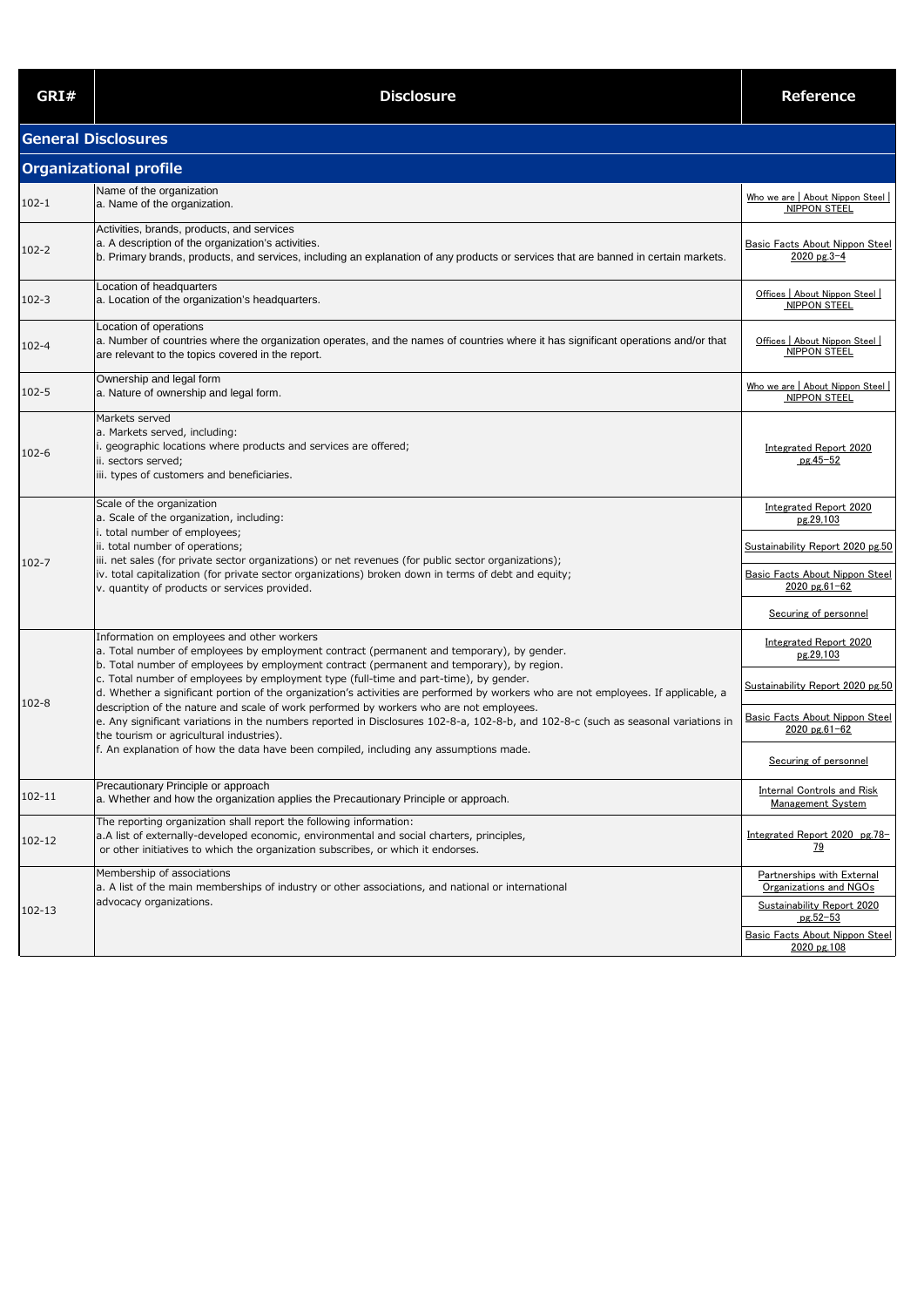|        | Nominating and selecting the highest governance body                                             |                             |
|--------|--------------------------------------------------------------------------------------------------|-----------------------------|
|        | a. Nomination and selection processes for the highest governance body and its committees.        |                             |
|        | b. Criteria used for nominating and selecting highest governance body members, including whether |                             |
|        | land how:                                                                                        |                             |
| 102-24 | i. stakeholders (including shareholders) are involved;                                           | Corporate Governance Report |
|        | ii. diversity is considered;                                                                     |                             |
|        | iii. independence is considered;                                                                 |                             |
|        | iv. expertise and experience relating to economic, environmental, and social topics              |                             |
|        | are considered.                                                                                  |                             |
|        |                                                                                                  |                             |

| GRI#                        | <b>Disclosure</b>                                                                                                                                                                                                                                                                                                                                                                                                                                                                                                                            | <b>Reference</b>                                                                          |
|-----------------------------|----------------------------------------------------------------------------------------------------------------------------------------------------------------------------------------------------------------------------------------------------------------------------------------------------------------------------------------------------------------------------------------------------------------------------------------------------------------------------------------------------------------------------------------------|-------------------------------------------------------------------------------------------|
| <b>Strategy</b>             |                                                                                                                                                                                                                                                                                                                                                                                                                                                                                                                                              |                                                                                           |
| 102-14                      | Statement from senior decision-maker<br>a. A statement from the most senior decision-maker of the organization (such as CEO, chair,<br>or equivalent senior position) about the relevance of sustainability to the organization and<br>its strategy for addressing sustainability.                                                                                                                                                                                                                                                           | Sustainability Report 2020 pg.2-<br>$\overline{3}$                                        |
| 102-15                      | Key impacts, risks, and opportunities<br>a. A description of key impacts, risks, and opportunities.                                                                                                                                                                                                                                                                                                                                                                                                                                          | Business risks and other risks<br>Integrated Report 2020 pg.61-<br>68                     |
| <b>Ethics and integrity</b> |                                                                                                                                                                                                                                                                                                                                                                                                                                                                                                                                              |                                                                                           |
| 102-16                      | Values, principles, standards, and norms of behavior<br>a. A description of the organization's values, principles, standards, and norms of behavior.                                                                                                                                                                                                                                                                                                                                                                                         | Corporate Philosophy<br><b>Employee Action Guidelines</b><br><b>Group Code of Conduct</b> |
| 102-17                      | Mechanisms for advice and concerns about ethics<br>a. A description of internal and external mechanisms for:<br>i. seeking advice about ethical and lawful behavior, and organizational integrity;<br>ii. reporting concerns about unethical or unlawful behavior, and organizational integrity.                                                                                                                                                                                                                                             | <b>Internal Controls and Risk</b><br><b>Management System</b>                             |
| Governance                  |                                                                                                                                                                                                                                                                                                                                                                                                                                                                                                                                              |                                                                                           |
| 102-18                      | Governance structure<br>a. Governance structure of the organization, including committees of the highest governance body.<br>b. Committees responsible for decision-making on economic, environmental, and social topics.                                                                                                                                                                                                                                                                                                                    | Corporate Governance Report                                                               |
| 102-19                      | Delegating authority<br>a. Process for delegating authority for economic, environmental, and social topics from the highest<br>governance body to senior executives and other employees.                                                                                                                                                                                                                                                                                                                                                     | Corporate Governance Report                                                               |
| 102-20                      | Executive-level responsibility for economic, environmental,<br>and social topics<br>a. Whether the organization has appointed an executive-level position or positions with<br>responsibility for economic, environmental, and social topics.<br>b. Whether post holders report directly to the highest governance body.                                                                                                                                                                                                                     | Corporate Governance Report                                                               |
| 102-21                      | Consulting stakeholders on economic, environmental,<br>and social topics<br>a. Processes for consultation between stakeholders and the highest governance body on economic,<br>environmental, and social topics.                                                                                                                                                                                                                                                                                                                             | Disclosure & Dialogue Policy                                                              |
|                             | b. If consultation is delegated, describe to whom it is delegated and how the resulting feedback is<br>provided to the highest governance body                                                                                                                                                                                                                                                                                                                                                                                               | <b>Sustainability Report 2020</b><br>$pg.14-19$                                           |
| 102-22                      | Composition of the highest governance body and its committees<br>a. Composition of the highest governance body and its committees by:<br>executive or non-executive;<br>ii. independence;<br>iii. tenure on the governance body;<br>iv. number of each individual's other significant positions and commitments, and the<br>nature of the commitments;<br>v. gender;<br>vi. membership of under-represented social groups;<br>vii. competencies relating to economic, environmental, and social topics;<br>viii. stakeholder representation. | Corporate Governance Report                                                               |
| 102-23                      | Chair of the highest governance body<br>a. Whether the chair of the highest governance body is also an executive officer in the organization.<br>b. If the chair is also an executive officer, describe his or her function within the organization's<br>management and the reasons for this arrangement.                                                                                                                                                                                                                                    | Corporate Governance Report                                                               |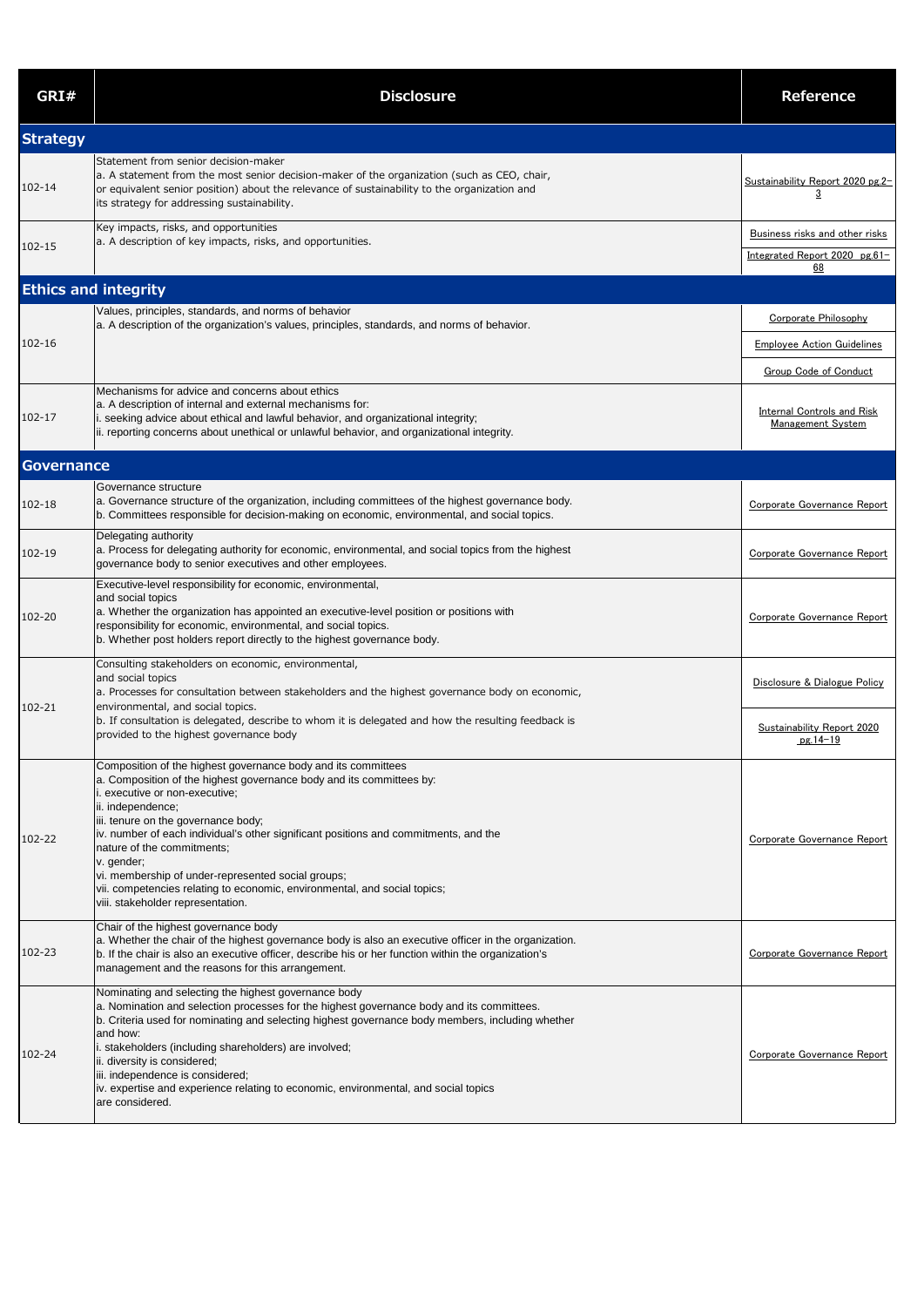| GRI#   | <b>Disclosure</b>                                                                                                                                                                                                                                                                                                                                                                                                                                                                                                                                                                                                                                                                                                                                                        | <b>Reference</b>                                       |
|--------|--------------------------------------------------------------------------------------------------------------------------------------------------------------------------------------------------------------------------------------------------------------------------------------------------------------------------------------------------------------------------------------------------------------------------------------------------------------------------------------------------------------------------------------------------------------------------------------------------------------------------------------------------------------------------------------------------------------------------------------------------------------------------|--------------------------------------------------------|
|        | Role of highest governance body in setting purpose, values,<br>and strategy<br>a. Highest governance body's and senior executives' roles in the development, approval, and                                                                                                                                                                                                                                                                                                                                                                                                                                                                                                                                                                                               | Corporate Governance Report                            |
| 102-26 | updating of the organization's purpose, value or mission statements, strategies, policies,<br>and goals related to economic, environmental, and social topics.                                                                                                                                                                                                                                                                                                                                                                                                                                                                                                                                                                                                           | Sustainability Report 2020<br>$pg.14-19$               |
| 102-27 | The reporting organization shall report the following information:<br>a. Measures taken to develop and enhance the highest governance body's collective knowledge of economic, environmental, and<br>social topics                                                                                                                                                                                                                                                                                                                                                                                                                                                                                                                                                       | Corporate Governance Report                            |
| 102-28 | Evaluating the highest governance body's performance<br>a. Processes for evaluating the highest governance body's performance with respect to governance<br>of economic, environmental, and social topics.<br>b. Whether such evaluation is independent or not, and its frequency.<br>c. Whether such evaluation is a self-assessment.<br>d. Actions taken in response to evaluation of the highest governance body's performance with                                                                                                                                                                                                                                                                                                                                   | Corporate Governance Report                            |
|        | respect to governance of economic, environmental, and social topics, including, as a minimum,<br>changes in membership and organizational practice.                                                                                                                                                                                                                                                                                                                                                                                                                                                                                                                                                                                                                      | Sustainability Report 2020<br>$pg.14-19$               |
| 102-29 | The reporting organization shall report the following information:<br>a. Highest governance body's role in identifying and managing economic, environmental, and social topics and their impacts, risks,<br>and opportunities - including its role in the implementation of due diligence processes.<br>b. Whether stakeholder consultation is used to support the highest governance body's identification and management of economic,<br>environmental, and social topics and their impacts, risks, and opportunities.                                                                                                                                                                                                                                                 | <b>Sustainability Report 2020</b><br>$pg.14-19$        |
| 102-30 | Effectiveness of risk management processes<br>a. Highest governance body's role in reviewing the effectiveness of the organization's risk<br>management processes for economic, environmental, and social topics.                                                                                                                                                                                                                                                                                                                                                                                                                                                                                                                                                        | <b>Sustainability Report 2020</b><br>$pg.14-19$        |
| 102-31 | Review of economic, environmental, and social topics<br>a. Frequency of the highest governance body's review of economic, environmental, and social topics<br>and their impacts, risks, and opportunities.                                                                                                                                                                                                                                                                                                                                                                                                                                                                                                                                                               | <b>Sustainability Report 2020</b><br>$pg.14-19$        |
| 102-32 | The reporting organization shall report the following information:<br>a. The highest committee or position that formally reviews and approves the organization's sustainability report and ensures that all<br>material topics are covered.                                                                                                                                                                                                                                                                                                                                                                                                                                                                                                                              | <b>Sustainability Report 2020</b><br>$pg.14-19$        |
|        |                                                                                                                                                                                                                                                                                                                                                                                                                                                                                                                                                                                                                                                                                                                                                                          | Sustainability Report 2020 pg.56                       |
| 102-33 | Communicating critical concerns<br>a. Process for communicating critical concerns to the highest governance body.                                                                                                                                                                                                                                                                                                                                                                                                                                                                                                                                                                                                                                                        | <b>Internal Controls and Risk</b><br>Management System |
| 102-34 | The reporting organization shall report the following information:<br>a. Total number and nature of critical concerns that were communicated to the highest governance body.<br>b. Mechanism(s) used to address and resolve critical concerns.                                                                                                                                                                                                                                                                                                                                                                                                                                                                                                                           | Corporate Governance Report                            |
| 102-35 | Remuneration policies<br>a. Remuneration policies for the highest governance body and senior executives for the following<br>types of remuneration:<br>. Fixed pay and variable pay, including performance-based pay, equity-based pay, bonuses,<br>and deferred or vested shares;<br>ii. Sign-on bonuses or recruitment incentive payments;<br>iii. Termination payments;<br>iv. Clawbacks;<br>v. Retirement benefits, including the difference between benefit schemes and contribution<br>rates for the highest governance body, senior executives, and all other employees.<br>b. How performance criteria in the remuneration policies relate to the highest governance body's<br>and senior executives' objectives for economic, environmental, and social topics. | Corporate Governance Report                            |
| 102-36 | Process for determining remuneration<br>a. Process for determining remuneration.<br>b. Whether remuneration consultants are involved in determining remuneration and whether<br>they are independent of management.<br>$\,$ c. Any other relationships that the remuneration consultants have with the organization.                                                                                                                                                                                                                                                                                                                                                                                                                                                     | Corporate Governance Report                            |
| 102-38 | Annual total compensation ratio<br>a. Ratio of the annual total compensation for the organization's highest-paid individual in each<br>country of significant operations to the median annual total compensation for all employees<br>(excluding the highest-paid individual) in the same country.                                                                                                                                                                                                                                                                                                                                                                                                                                                                       | Corporate Governance Report                            |
| 102-39 | Percentage increase in annual total compensation ratio<br>a. Ratio of the percentage increase in annual total compensation for the organization's highest-paid<br>individual in each country of significant operations to the median percentage increase in annual<br>total compensation for all employees (excluding the highest-paid individual) in the same country.                                                                                                                                                                                                                                                                                                                                                                                                  | Corporate Governance Report                            |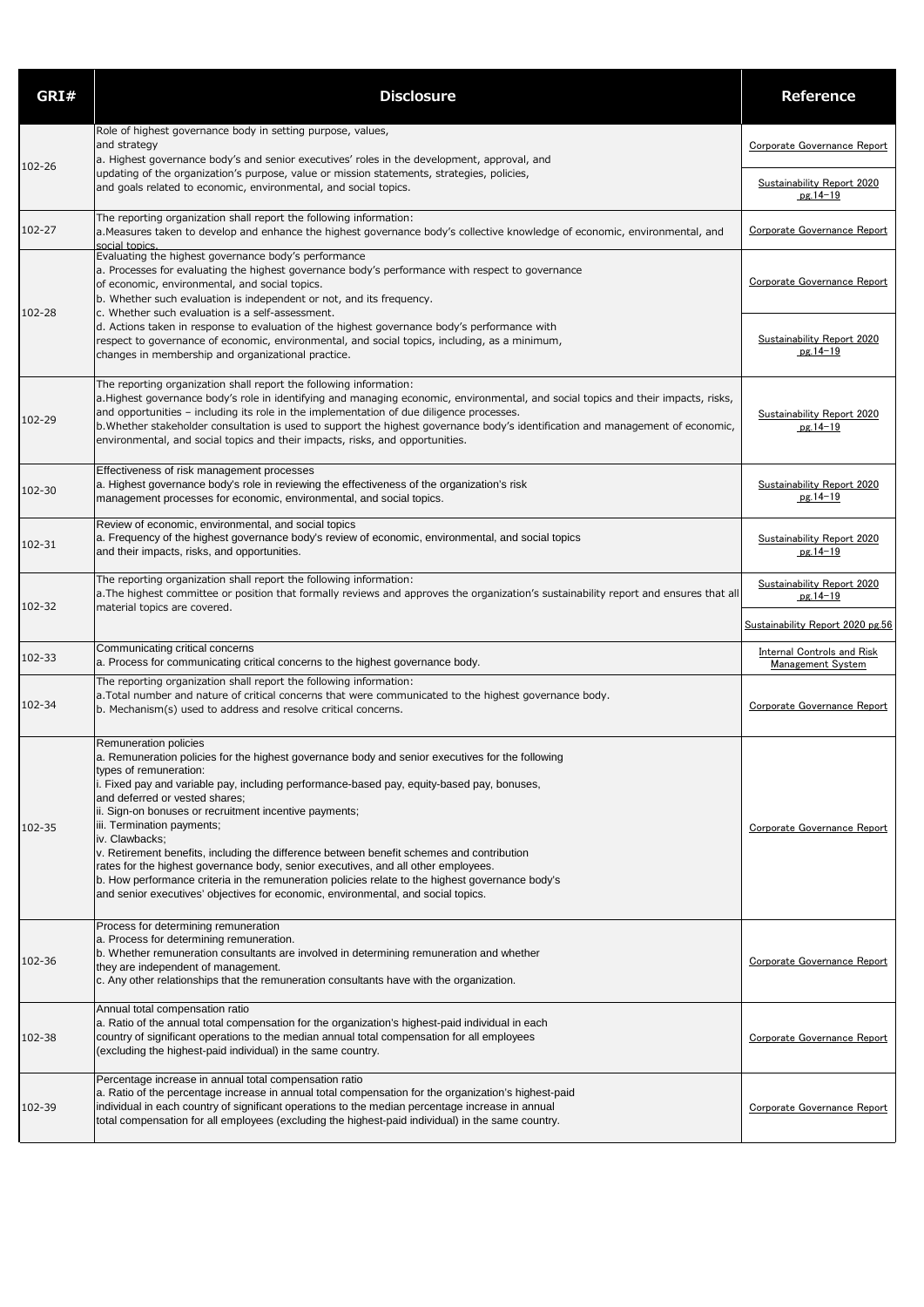| GRI#                      | <b>Disclosure</b>                                                                                                                                                                                                                                                                                                                                                                                                                                                                                                                                                                                                                                                                                                                                                                                                                | Reference                                           |
|---------------------------|----------------------------------------------------------------------------------------------------------------------------------------------------------------------------------------------------------------------------------------------------------------------------------------------------------------------------------------------------------------------------------------------------------------------------------------------------------------------------------------------------------------------------------------------------------------------------------------------------------------------------------------------------------------------------------------------------------------------------------------------------------------------------------------------------------------------------------|-----------------------------------------------------|
|                           | Stakeholder engagement                                                                                                                                                                                                                                                                                                                                                                                                                                                                                                                                                                                                                                                                                                                                                                                                           |                                                     |
| 102-40                    | List of stakeholder groups<br>a. A list of stakeholder groups engaged by the organization.                                                                                                                                                                                                                                                                                                                                                                                                                                                                                                                                                                                                                                                                                                                                       | Relationship with Stakeholders                      |
|                           | Collective bargaining agreements<br>a. Percentage of total employees covered by collective bargaining agreements.                                                                                                                                                                                                                                                                                                                                                                                                                                                                                                                                                                                                                                                                                                                | Integrated Report 2020 pg.30                        |
|                           |                                                                                                                                                                                                                                                                                                                                                                                                                                                                                                                                                                                                                                                                                                                                                                                                                                  | Sustainability Report 2020 pg.48                    |
| 102-41                    |                                                                                                                                                                                                                                                                                                                                                                                                                                                                                                                                                                                                                                                                                                                                                                                                                                  | <b>Basic Facts About Nippon Steel</b><br>2020 pg.69 |
|                           |                                                                                                                                                                                                                                                                                                                                                                                                                                                                                                                                                                                                                                                                                                                                                                                                                                  | Respect the rights to organize<br>and to bargain    |
| 102-42                    | Identifying and selecting stakeholders<br>a. The basis for identifying and selecting stakeholders with whom to engage.                                                                                                                                                                                                                                                                                                                                                                                                                                                                                                                                                                                                                                                                                                           | Relationship with Stakeholders                      |
| 102-43                    | Approach to stakeholder engagement<br>a. The organization's approach to stakeholder engagement, including frequency of engagement                                                                                                                                                                                                                                                                                                                                                                                                                                                                                                                                                                                                                                                                                                | Relationship with Stakeholders                      |
|                           | by type and by stakeholder group, and an indication of whether any of the engagement was<br>undertaken specifically as part of the report preparation process.                                                                                                                                                                                                                                                                                                                                                                                                                                                                                                                                                                                                                                                                   | Disclosure & Dialogue Policy                        |
| 102-44                    | Key topics and concerns raised<br>a. Key topics and concerns that have been raised through stakeholder engagement, including:<br>i. how the organization has responded to those key topics and concerns, including through<br>its reporting;<br>ii. the stakeholder groups that raised each of the key topics and concerns.                                                                                                                                                                                                                                                                                                                                                                                                                                                                                                      | <b>Sustainability Report 2020</b><br>$pg.14-15$     |
| <b>Reporting practice</b> |                                                                                                                                                                                                                                                                                                                                                                                                                                                                                                                                                                                                                                                                                                                                                                                                                                  |                                                     |
| 102-46                    | Defining report content and topic Boundaries<br>a. An explanation of the process for defining the report content and the topic Boundaries.<br>b. An explanation of how the organization has implemented the Reporting Principles for defining<br>report content.                                                                                                                                                                                                                                                                                                                                                                                                                                                                                                                                                                 | <b>Integrated Report 2020</b><br>pg.1,13-18         |
| 102-47                    | The reporting organization shall report the following information:<br>a. A list of the material topics identified in the process for defining report content.                                                                                                                                                                                                                                                                                                                                                                                                                                                                                                                                                                                                                                                                    | Integrated Report 2020 pg.15-<br><u>18</u>          |
| 102-50                    | Reporting period<br>a. Reporting period for the information provided.                                                                                                                                                                                                                                                                                                                                                                                                                                                                                                                                                                                                                                                                                                                                                            | Integrated Report 2020 pg.1                         |
| 102-52                    | Reporting cycle<br>a. Reporting cycle.                                                                                                                                                                                                                                                                                                                                                                                                                                                                                                                                                                                                                                                                                                                                                                                           | Basic Facts About Nippon Steel<br>2020 pg.146       |
| 102-53                    | Contact point for questions regarding the report<br>a. The contact point for questions regarding the report or its contents.                                                                                                                                                                                                                                                                                                                                                                                                                                                                                                                                                                                                                                                                                                     | Sustainability Report 2020 pg.57                    |
| 102-54                    | The reporting organization shall report the following information:<br>a. The claim made by the organization, if it has prepared a report in accordance with the GRI Standards, either:<br>i.'This report has been prepared in accordance with the GRI Standards: Core option';<br>ii.'This report has been prepared in accordance with the GRI Standards: Comprehensive option'.                                                                                                                                                                                                                                                                                                                                                                                                                                                 | Integrated Report 2020 pg.1                         |
| 102-55                    | The reporting organization shall report the following information:<br>a. The GRI content index, which specifies each of the GRI Standards used and lists all disclosures included in the report.<br>b. For each disclosure, the content index shall include:<br>the number of the disclosure (for disclosures covered by the GRI Standards);<br>ii.the page number(s) or URL(s) where the information can be found, either within the report or in other published materials;<br>iii.if applicable, and where permitted, the reason(s) for omission when a required disclosure cannot be made.                                                                                                                                                                                                                                   | <b>GRI</b> Index                                    |
| 102-56                    | External assurance<br>a. A description of the organization's policy and current practice with regard to seeking external<br>assurance for the report.<br>b. If the report has been externally assured:<br>i. A reference to the external assurance report, statements, or opinions. If not included<br>in the assurance report accompanying the sustainability report, a description of what<br>has and what has not been assured and on what basis, including the assurance standards<br>used, the level of assurance obtained, and any limitations of the assurance process;<br>ii. The relationship between the organization and the assurance provider;<br>iii. Whether and how the highest governance body or senior executives are involved in<br>seeking external assurance for the organization's sustainability report. | Sustainability Report 2020 pg.56                    |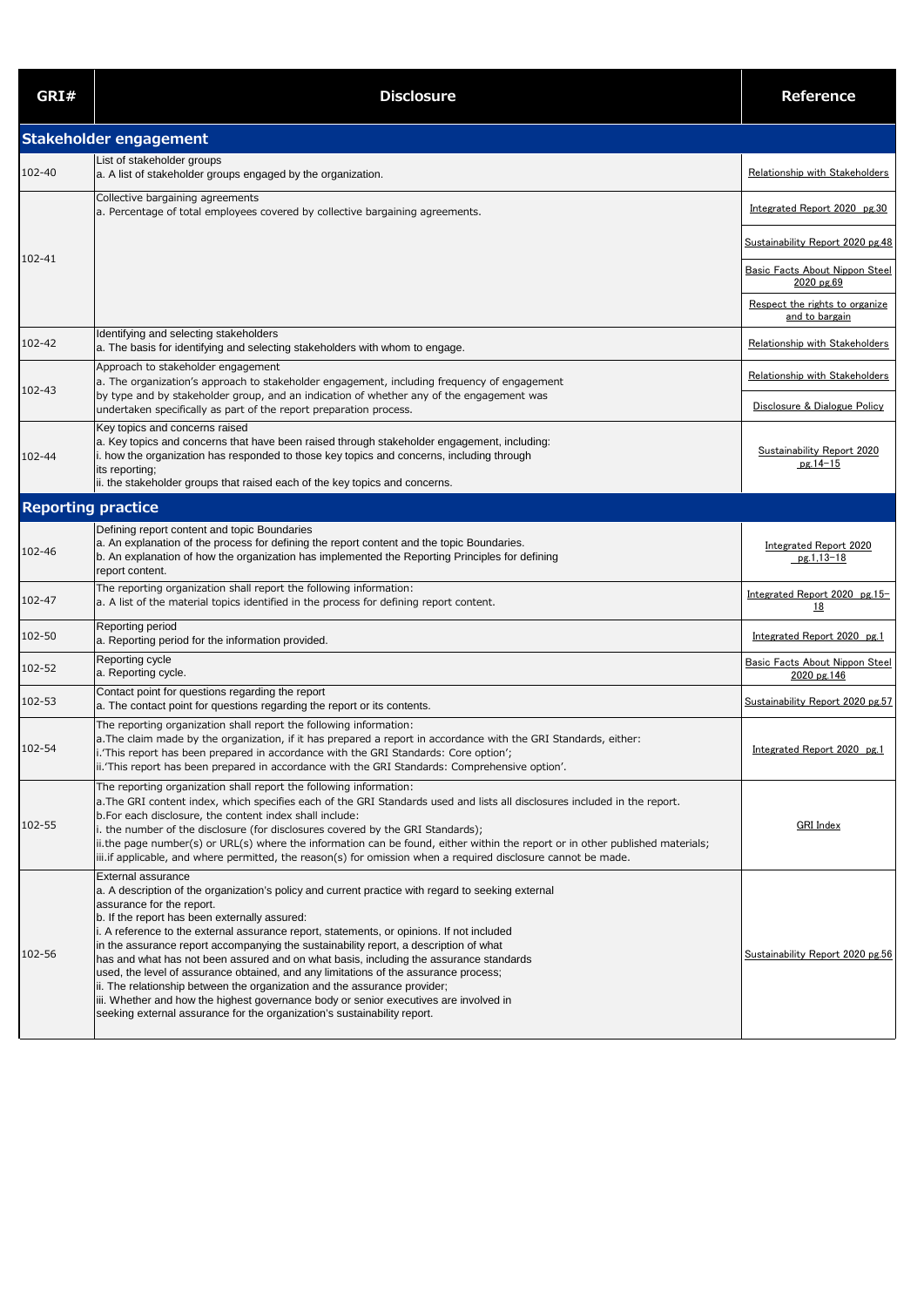| GRI#                          | <b>Disclosure</b>                                                                                                                                                                                                                                                                                                                                                                                                                                                                                                                                                                                                                                                                                                                                                                                                                                                                                                                                                                                                                                                        | <b>Reference</b>                                     |
|-------------------------------|--------------------------------------------------------------------------------------------------------------------------------------------------------------------------------------------------------------------------------------------------------------------------------------------------------------------------------------------------------------------------------------------------------------------------------------------------------------------------------------------------------------------------------------------------------------------------------------------------------------------------------------------------------------------------------------------------------------------------------------------------------------------------------------------------------------------------------------------------------------------------------------------------------------------------------------------------------------------------------------------------------------------------------------------------------------------------|------------------------------------------------------|
|                               | <b>Specific Disclosures</b>                                                                                                                                                                                                                                                                                                                                                                                                                                                                                                                                                                                                                                                                                                                                                                                                                                                                                                                                                                                                                                              |                                                      |
|                               | <b>201: Economic Performance</b>                                                                                                                                                                                                                                                                                                                                                                                                                                                                                                                                                                                                                                                                                                                                                                                                                                                                                                                                                                                                                                         |                                                      |
| Management<br>Approach<br>103 | $103 - 1$<br>Explanation of the material topic and its Boundary<br>a. An explanation of why the topic is material.<br>b. The Boundary for the material topic, which includes a description of:<br>i. where the impacts occur;<br>ii. the organization's involvement with the impacts. For example, whether the<br>organization has caused or contributed to the impacts, or is directly linked<br>to the impacts through its business relationships.<br>c. Any specific limitation regarding the topic Boundary.<br>$103 - 2$<br>The management approach and its components<br>a. An explanation of how the organization manages the topic.<br>b. A statement of the purpose of the management approach.<br>c. A description of the following, if the management approach includes that component:<br>i. Policies<br>ii. Commitments<br>iii. Goals and targets<br>iv. Responsibilities<br>v. Resources<br>vi. Grievance mechanisms<br>vii. Specific actions, such as processes, projects, programs and initiatives<br>$103 - 3$<br>Evaluation of the management approach | Integrated Report 2020<br>pg.15-18, 31-34            |
| $201 - 1$                     | a. An explanation of how the organization evaluates the management approach, including:<br>i. the mechanisms for evaluating the effectiveness of the management approach;<br>ii. the results of the evaluation of the management approach;<br>iii. any related adjustments to the management approach.<br>Direct economic value generated and distributed<br>a. Direct economic value generated and distributed (EVG&D) on an accruals basis, including the<br>basic components for the organization's global operations as listed below. If data are presented<br>on a cash basis, report the justification for this decision in addition to reporting the following<br>basic components:<br>i. Direct economic value generated: revenues;<br>ii. Economic value distributed: operating costs, employee wages and benefits,<br>payments to providers of capital, payments to government by country, and<br>community investments;<br>iii. Economic value retained: 'direct economic value generated' less 'economic value<br>distributed'.                              | "Various Support Activities in<br>and out of Japan"  |
| $201 - 2$                     | b. Where significant, report EVG&D separately at country, regional, or market levels,<br>and the criteria used for defining significance.<br>Financial implications and other risks and opportunities due to<br>climate change<br>a. Risks and opportunities posed by climate change that have the potential to generate<br>substantive changes in operations, revenue, or expenditure, including:<br>i. a description of the risk or opportunity and its classification as either physical,<br>regulatory, or other;<br>ii. a description of the impact associated with the risk or opportunity;<br>iii. the financial implications of the risk or opportunity before action is taken;<br>iv. the methods used to manage the risk or opportunity;<br>v. the costs of actions taken to manage the risk or opportunity.                                                                                                                                                                                                                                                   | Sustainability Report2020<br>pg.25-27<br><b>TCFD</b> |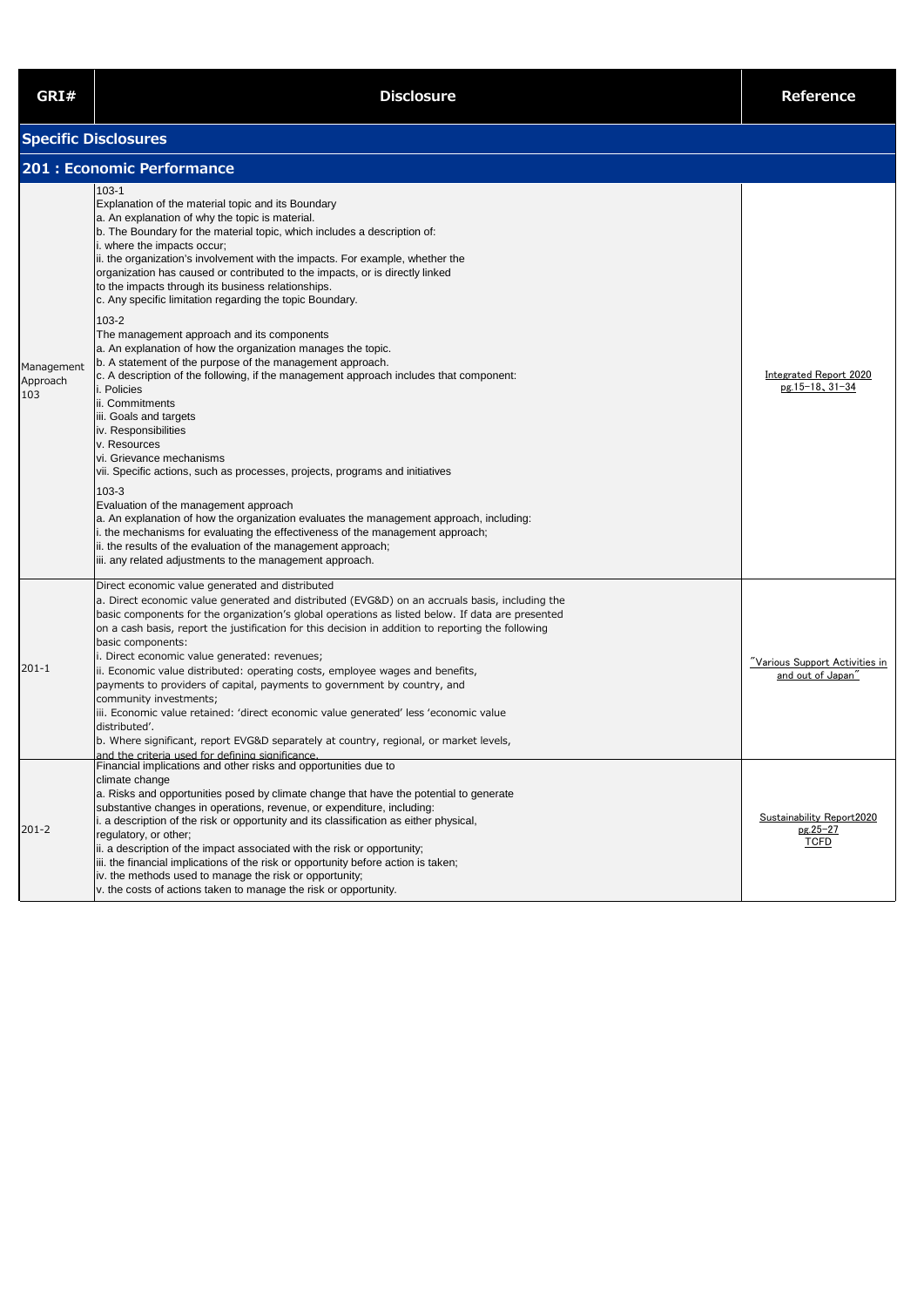| GRI#                          | <b>Disclosure</b>                                                                                                                                                                                                                                                                                                                                                                                                                                                                                                                                                                                                                                                                                                                                                                                                                                                                                                                  | <b>Reference</b>                                                                               |
|-------------------------------|------------------------------------------------------------------------------------------------------------------------------------------------------------------------------------------------------------------------------------------------------------------------------------------------------------------------------------------------------------------------------------------------------------------------------------------------------------------------------------------------------------------------------------------------------------------------------------------------------------------------------------------------------------------------------------------------------------------------------------------------------------------------------------------------------------------------------------------------------------------------------------------------------------------------------------|------------------------------------------------------------------------------------------------|
|                               | 202 : Market Presence                                                                                                                                                                                                                                                                                                                                                                                                                                                                                                                                                                                                                                                                                                                                                                                                                                                                                                              |                                                                                                |
| Management<br>Approach<br>103 | $103 - 1$<br>Explanation of the material topic and its Boundary<br>a. An explanation of why the topic is material.<br>b. The Boundary for the material topic, which includes a description of:<br>i. where the impacts occur;<br>ii. the organization's involvement with the impacts. For example, whether the<br>organization has caused or contributed to the impacts, or is directly linked<br>to the impacts through its business relationships.<br>c. Any specific limitation regarding the topic Boundary.<br>$103 - 2$<br>The management approach and its components<br>a. An explanation of how the organization manages the topic.<br>b. A statement of the purpose of the management approach.<br>c. A description of the following, if the management approach includes that component:<br>i. Policies<br>ii. Commitments<br>iii. Goals and targets<br>iv. Responsibilities<br>v. Resources<br>vi. Grievance mechanisms | Integrated Report 2020 pg.15-<br><u>18</u>                                                     |
|                               | vii. Specific actions, such as processes, projects, programs and initiatives<br>$103 - 3$<br>Evaluation of the management approach<br>a. An explanation of how the organization evaluates the management approach, including:<br>i. the mechanisms for evaluating the effectiveness of the management approach;<br>ii. the results of the evaluation of the management approach;<br>iii. any related adjustments to the management approach.                                                                                                                                                                                                                                                                                                                                                                                                                                                                                       |                                                                                                |
| $202 - 1$                     | Ratios of standard entry level wage by gender compared to local<br>minimum wage<br>a. When a significant proportion of employees are compensated based on wages subject to<br>minimum wage rules, report the relevant ratio of the entry level wage by gender at significant<br>locations of operation to the minimum wage.<br>b. When a significant proportion of other workers (excluding employees) performing the<br>organization's activities are compensated based on wages subject to minimum wage rules,<br>describe the actions taken to determine whether these workers are paid above the<br>minimum wage.<br>c. Whether a local minimum wage is absent or variable at significant locations of operation,<br>by gender. In circumstances in which different minimums can be used as a reference, report<br>which minimum wage is being used.<br>d. The definition used for 'significant locations of operation'.       | <b>Basic Facts About Nippon Steel</b><br>2020 pg.62-63                                         |
| $202 - 2$                     | Proportion of senior management hired from the local community<br>a. Percentage of senior management at significant locations of operation that are hired from<br>the local community.<br>b. The definition used for 'senior management'.<br>c. The organization's geographical definition of 'local'.<br>d. The definition used for 'significant locations of operation'.                                                                                                                                                                                                                                                                                                                                                                                                                                                                                                                                                         | Sustainability Report 2020 pg.50<br>Development of personnel who<br>support overseas expansion |
|                               | 203 : Indirect Economic Impacts                                                                                                                                                                                                                                                                                                                                                                                                                                                                                                                                                                                                                                                                                                                                                                                                                                                                                                    |                                                                                                |
| $203 - 1$                     | Infrastructure investments and services supported<br>a. Extent of development of significant infrastructure investments and services supported.<br>b. Current or expected impacts on communities and local economies, including positive<br>and negative impacts where relevant.<br>c. Whether these investments and services are commercial, in-kind, or pro bono engagements.                                                                                                                                                                                                                                                                                                                                                                                                                                                                                                                                                    | Sustainability Report 2020<br>pg.22,24,27,29-33,36-37,<br>$42 - 43$                            |
| $203 - 2$                     | Significant indirect economic impacts<br>a. Examples of significant identified indirect economic impacts of the organization, including<br>positive and negative impacts.<br>b. Significance of the indirect economic impacts in the context of external benchmarks<br>and stakeholder priorities, such as national and international standards, protocols, and                                                                                                                                                                                                                                                                                                                                                                                                                                                                                                                                                                    | Fact Book 2020<br>pg.121-127                                                                   |

policy agendas.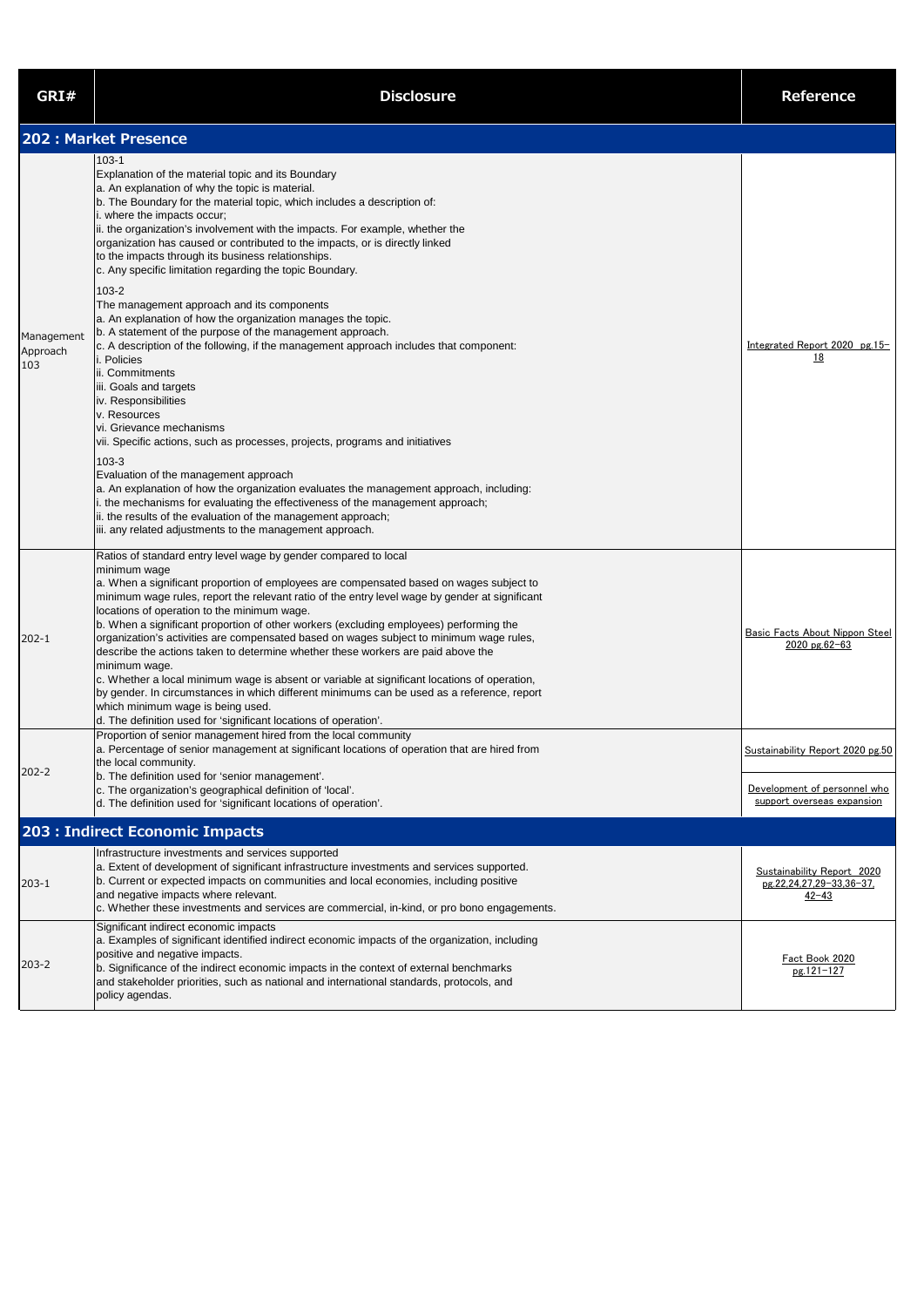| GRI#                          | <b>Disclosure</b>                                                                                                                                                                                                                                                                                                                                                                                                                                                                                                                                                                                                                                                                                                                                                                                                                                                                                                                                                                                                                   | <b>Reference</b>                                              |
|-------------------------------|-------------------------------------------------------------------------------------------------------------------------------------------------------------------------------------------------------------------------------------------------------------------------------------------------------------------------------------------------------------------------------------------------------------------------------------------------------------------------------------------------------------------------------------------------------------------------------------------------------------------------------------------------------------------------------------------------------------------------------------------------------------------------------------------------------------------------------------------------------------------------------------------------------------------------------------------------------------------------------------------------------------------------------------|---------------------------------------------------------------|
|                               | 205 : Anti-corruption                                                                                                                                                                                                                                                                                                                                                                                                                                                                                                                                                                                                                                                                                                                                                                                                                                                                                                                                                                                                               |                                                               |
|                               | $103 - 1$<br>Explanation of the material topic and its Boundary<br>a. An explanation of why the topic is material.<br>b. The Boundary for the material topic, which includes a description of:<br>i. where the impacts occur;<br>ii. the organization's involvement with the impacts. For example, whether the<br>organization has caused or contributed to the impacts, or is directly linked<br>to the impacts through its business relationships.<br>c. Any specific limitation regarding the topic Boundary.                                                                                                                                                                                                                                                                                                                                                                                                                                                                                                                    |                                                               |
| Management<br>Approach<br>103 | $103 - 2$<br>The management approach and its components<br>a. An explanation of how the organization manages the topic.<br>b. A statement of the purpose of the management approach.<br>c. A description of the following, if the management approach includes that component:<br>i. Policies<br>ii. Commitments<br>iii. Goals and targets<br>iv. Responsibilities<br>v. Resources<br>vi. Grievance mechanisms<br>vii. Specific actions, such as processes, projects, programs and initiatives<br>$103 - 3$                                                                                                                                                                                                                                                                                                                                                                                                                                                                                                                         | <b>Internal Controls and Risk</b><br><b>Management System</b> |
|                               | Evaluation of the management approach<br>a. An explanation of how the organization evaluates the management approach, including:<br>i. the mechanisms for evaluating the effectiveness of the management approach;<br>ii. the results of the evaluation of the management approach;<br>iii. any related adjustments to the management approach.<br>Communication and training about anti-corruption policies                                                                                                                                                                                                                                                                                                                                                                                                                                                                                                                                                                                                                        |                                                               |
| $205 - 2$                     | and procedures<br>a. Total number and percentage of governance body members that the organization's<br>anti-corruption policies and procedures have been communicated to, broken down by region.<br>b. Total number and percentage of employees that the organization's anti-corruption policies<br>and procedures have been communicated to, broken down by employee category and region.<br>c. Total number and percentage of business partners that the organization's anti-corruption<br>policies and procedures have been communicated to, broken down by type of business partner<br>and region. Describe if the organization's anti-corruption policies and procedures have been<br>communicated to any other persons or organizations.<br>d. Total number and percentage of governance body members that have received training on<br>anti-corruption, broken down by region.<br>e. Total number and percentage of employees that have received training on anti-corruption,<br>hrokan down hy amployaa catagony and rogion | Internal Controls and Risk<br><b>Management System</b>        |
|                               | 206 : Anti-competitive Behavior                                                                                                                                                                                                                                                                                                                                                                                                                                                                                                                                                                                                                                                                                                                                                                                                                                                                                                                                                                                                     |                                                               |
|                               | $103 - 1$<br>Explanation of the material topic and its Boundary<br>a. An explanation of why the topic is material.<br>b. The Boundary for the material topic, which includes a description of:<br>i. where the impacts occur;<br>ii. the organization's involvement with the impacts. For example, whether the<br>organization has caused or contributed to the impacts, or is directly linked<br>to the impacts through its business relationships.<br>c. Any specific limitation regarding the topic Boundary.<br>$103 - 2$                                                                                                                                                                                                                                                                                                                                                                                                                                                                                                       |                                                               |
| Management<br>Approach<br>103 | The management approach and its components<br>a. An explanation of how the organization manages the topic.<br>b. A statement of the purpose of the management approach.<br>c. A description of the following, if the management approach includes that component:<br><i>i.</i> Policies                                                                                                                                                                                                                                                                                                                                                                                                                                                                                                                                                                                                                                                                                                                                             | <b>Internal Controls and Risk</b><br><b>Management System</b> |

ii. Commitments

iii. Goals and targets

iv. Responsibilities

v. Resources

vi. Grievance mechanisms

vii. Specific actions, such as processes, projects, programs and initiatives

103-3

Evaluation of the management approach

a. An explanation of how the organization evaluates the management approach, including:

i. the mechanisms for evaluating the effectiveness of the management approach;

ii. the results of the evaluation of the management approach;

iii. any related adjustments to the management approach.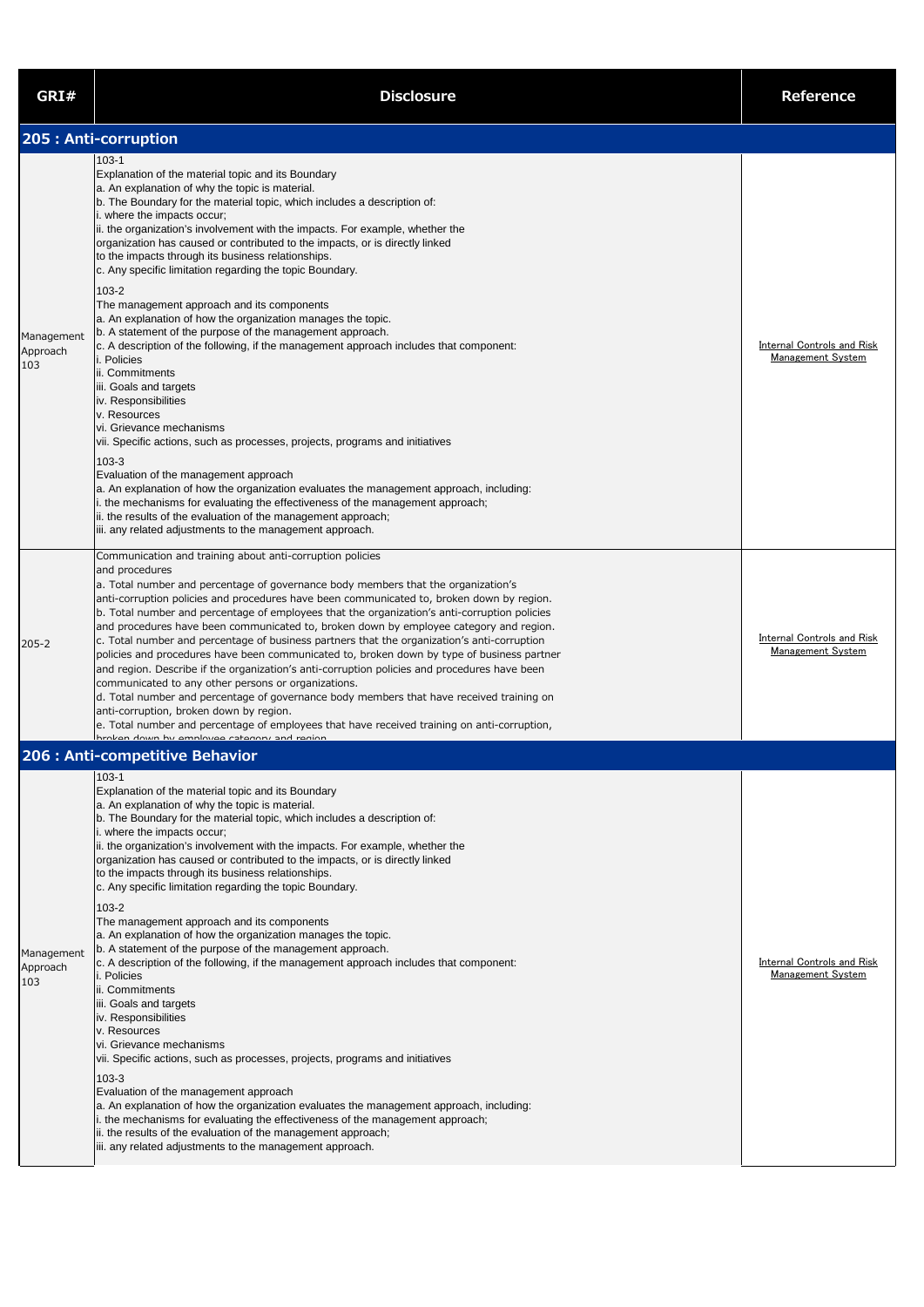| GRI#                          | <b>Disclosure</b>                                                                                                                                                                                                                                                                                                                                                                                                                                                                                                | <b>Reference</b>                                |
|-------------------------------|------------------------------------------------------------------------------------------------------------------------------------------------------------------------------------------------------------------------------------------------------------------------------------------------------------------------------------------------------------------------------------------------------------------------------------------------------------------------------------------------------------------|-------------------------------------------------|
| 301 : Materials               |                                                                                                                                                                                                                                                                                                                                                                                                                                                                                                                  |                                                 |
|                               | $103 - 1$<br>Explanation of the material topic and its Boundary<br>a. An explanation of why the topic is material.<br>b. The Boundary for the material topic, which includes a description of:<br>i. where the impacts occur;<br>ii. the organization's involvement with the impacts. For example, whether the<br>organization has caused or contributed to the impacts, or is directly linked<br>to the impacts through its business relationships.<br>c. Any specific limitation regarding the topic Boundary. | <b>Integrated Report 2020</b><br>$pg.17 - 18$   |
| Management<br>Approach<br>103 | 103-2<br>The management approach and its components<br>a. An explanation of how the organization manages the topic.<br>b. A statement of the purpose of the management approach.<br>c. A description of the following, if the management approach includes that component:<br>i. Policies<br>ii. Commitments<br>iii. Goals and targets<br>iv. Responsibilities<br>v. Resources<br>vi. Grievance mechanisms<br>vii. Specific actions, such as processes, projects, programs and initiatives                       | Promotion of Environmental<br><b>Management</b> |
|                               | $103 - 3$<br>Evaluation of the management approach<br>a. An explanation of how the organization evaluates the management approach, including:<br>i. the mechanisms for evaluating the effectiveness of the management approach;<br>ii. the results of the evaluation of the management approach;<br>iii. any related adjustments to the management approach.                                                                                                                                                     | Sustainability Report2020<br>pg.20-21           |
| $301 - 1$                     | Materials used by weight or volume<br>a. Total weight or volume of materials that are used to produce and package the organization's<br>primary products and services during the reporting period, by:<br>i. non-renewable materials used:<br>ii. renewable materials used.                                                                                                                                                                                                                                      | Promotion of Environmental<br>Management        |
| $301 - 2$                     | Recycled input materials used<br>a. Percentage of recycled input materials used to manufacture the organization's primary<br>products and services.                                                                                                                                                                                                                                                                                                                                                              | Sustainability Report2020<br>pg.20-21           |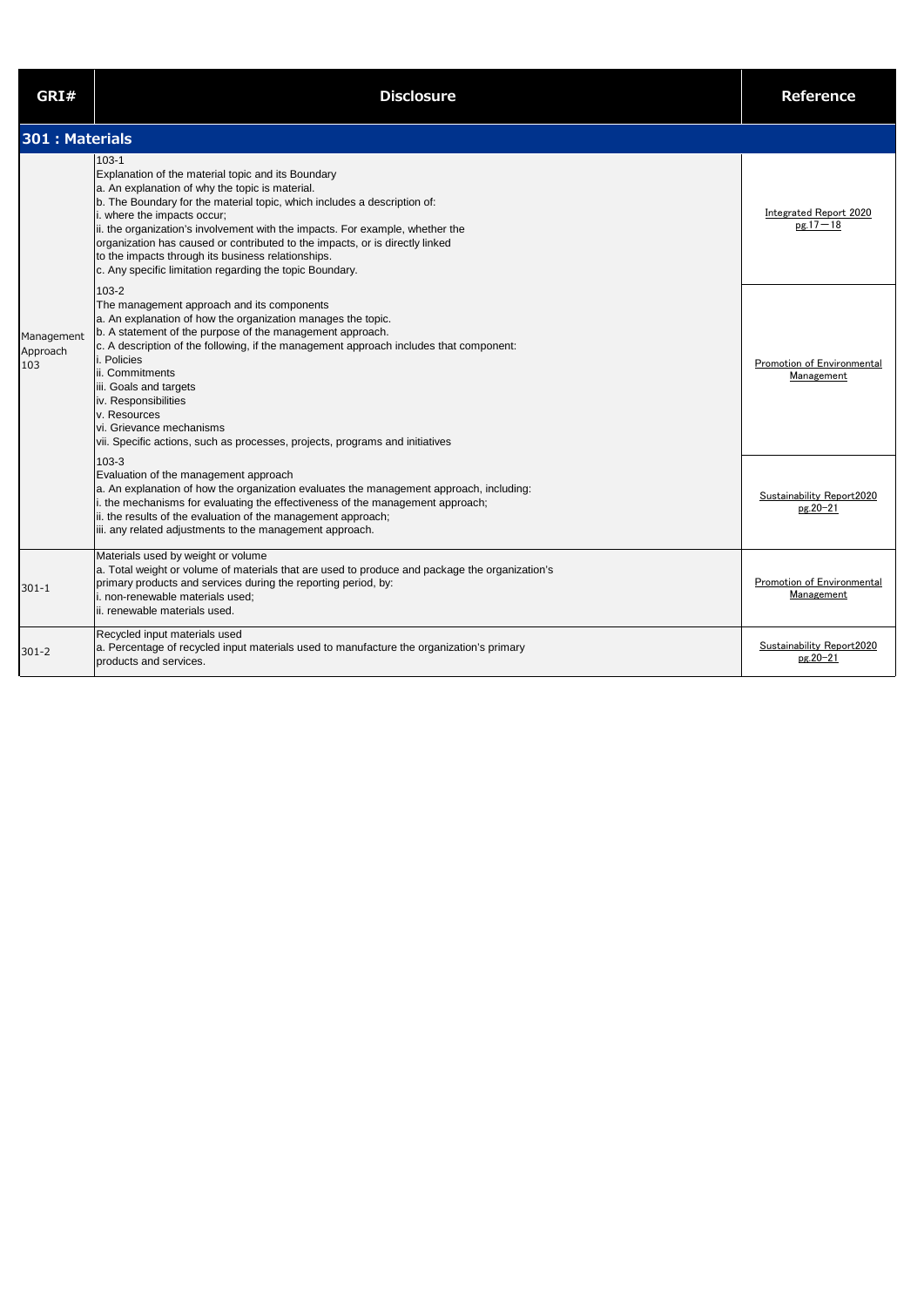| GRI#                          | <b>Disclosure</b>                                                                                                                                                                                                                                                                                                                                                                                                                                                                                                                                                                                                                                                                                                                                                                                                                                                                                                                                                                                                                                                                                                                                                                                                                                                                                                                                                          | <b>Reference</b>                                                                                                                                                                            |
|-------------------------------|----------------------------------------------------------------------------------------------------------------------------------------------------------------------------------------------------------------------------------------------------------------------------------------------------------------------------------------------------------------------------------------------------------------------------------------------------------------------------------------------------------------------------------------------------------------------------------------------------------------------------------------------------------------------------------------------------------------------------------------------------------------------------------------------------------------------------------------------------------------------------------------------------------------------------------------------------------------------------------------------------------------------------------------------------------------------------------------------------------------------------------------------------------------------------------------------------------------------------------------------------------------------------------------------------------------------------------------------------------------------------|---------------------------------------------------------------------------------------------------------------------------------------------------------------------------------------------|
| 302 : Energy                  |                                                                                                                                                                                                                                                                                                                                                                                                                                                                                                                                                                                                                                                                                                                                                                                                                                                                                                                                                                                                                                                                                                                                                                                                                                                                                                                                                                            |                                                                                                                                                                                             |
| Management<br>Approach<br>103 | $103 - 1$<br>Explanation of the material topic and its Boundary<br>a. An explanation of why the topic is material.<br>b. The Boundary for the material topic, which includes a description of:<br>i. where the impacts occur;<br>ii. the organization's involvement with the impacts. For example, whether the<br>organization has caused or contributed to the impacts, or is directly linked<br>to the impacts through its business relationships.<br>c. Any specific limitation regarding the topic Boundary.<br>103-2<br>The management approach and its components<br>a. An explanation of how the organization manages the topic.<br>b. A statement of the purpose of the management approach.<br>c. A description of the following, if the management approach includes that component:<br>i. Policies<br>ii. Commitments<br>iii. Goals and targets<br>iv. Responsibilities<br>v. Resources<br>vi. Grievance mechanisms<br>vii. Specific actions, such as processes, projects, programs and initiatives<br>103-3<br>Evaluation of the management approach<br>a. An explanation of how the organization evaluates the management approach, including:<br>i. the mechanisms for evaluating the effectiveness of the management approach;<br>ii. the results of the evaluation of the management approach;<br>iii. any related adjustments to the management approach. | Sustainability Report2020<br>pg.20,21,28                                                                                                                                                    |
| $302 - 1$                     | Energy consumption within the organization<br>a. Total fuel consumption within the organization from non-renewable sources, in joules<br>or multiples, and including fuel types used.<br>b. Total fuel consumption within the organization from renewable sources, in joules<br>or multiples, and including fuel types used.<br>c. In joules, watt-hours or multiples, the total:<br>i. electricity consumption<br>ii. heating consumption<br>iii. cooling consumption<br>iv. steam consumption<br>d. In joules, watt-hours or multiples, the total:<br>i. electricity sold<br>ii. heating sold<br>iii. cooling sold<br>iv. steam sold<br>e. Total energy consumption within the organization, in joules or multiples.<br>f. Standards, methodologies, assumptions, and/or calculation tools used.<br>a Source of the conversion factors used                                                                                                                                                                                                                                                                                                                                                                                                                                                                                                                              | Sustainability Report2020<br>pg.20,22                                                                                                                                                       |
| $302 - 3$                     | <b>Energy intensity</b><br>a. Energy intensity ratio for the organization.<br>b. Organization-specific metric (the denominator) chosen to calculate the ratio.<br>c. Types of energy included in the intensity ratio; whether fuel, electricity, heating, cooling,<br>steam, or all.<br>d. Whether the ratio uses energy consumption within the organization, outside of it, or both.                                                                                                                                                                                                                                                                                                                                                                                                                                                                                                                                                                                                                                                                                                                                                                                                                                                                                                                                                                                      | Sustainability Report2020<br>pg.22                                                                                                                                                          |
| $302 - 4$                     | Reduction of energy consumption<br>a. Amount of reductions in energy consumption achieved as a direct result of conservation<br>and efficiency initiatives, in joules or multiples.<br>b. Types of energy included in the reductions; whether fuel, electricity, heating, cooling,<br>steam, or all.<br>$ c$ . Basis for calculating reductions in energy consumption, such as base year or baseline,<br>including the rationale for choosing it.<br>d. Standards, methodologies, assumptions, and/or calculation tools used.                                                                                                                                                                                                                                                                                                                                                                                                                                                                                                                                                                                                                                                                                                                                                                                                                                              | Sustainability Report2020<br>pg.22,23                                                                                                                                                       |
| $302 - 5$                     | Reductions in energy requirements of products and services<br>a. Reductions in energy requirements of sold products and services achieved during<br>the reporting period, in joules or multiples.<br>b. Basis for calculating reductions in energy consumption, such as base year or baseline,<br>including the rationale for choosing it.<br>c. Standards, methodologies, assumptions, and/or calculation tools used.                                                                                                                                                                                                                                                                                                                                                                                                                                                                                                                                                                                                                                                                                                                                                                                                                                                                                                                                                     | Sustainability Report2020<br>pg.37<br>waste plastics<br><b>Efforts Made Through</b><br>Collaboration with Society and<br>Other Industries<br>Recycling of waste plastics and<br>waste tires |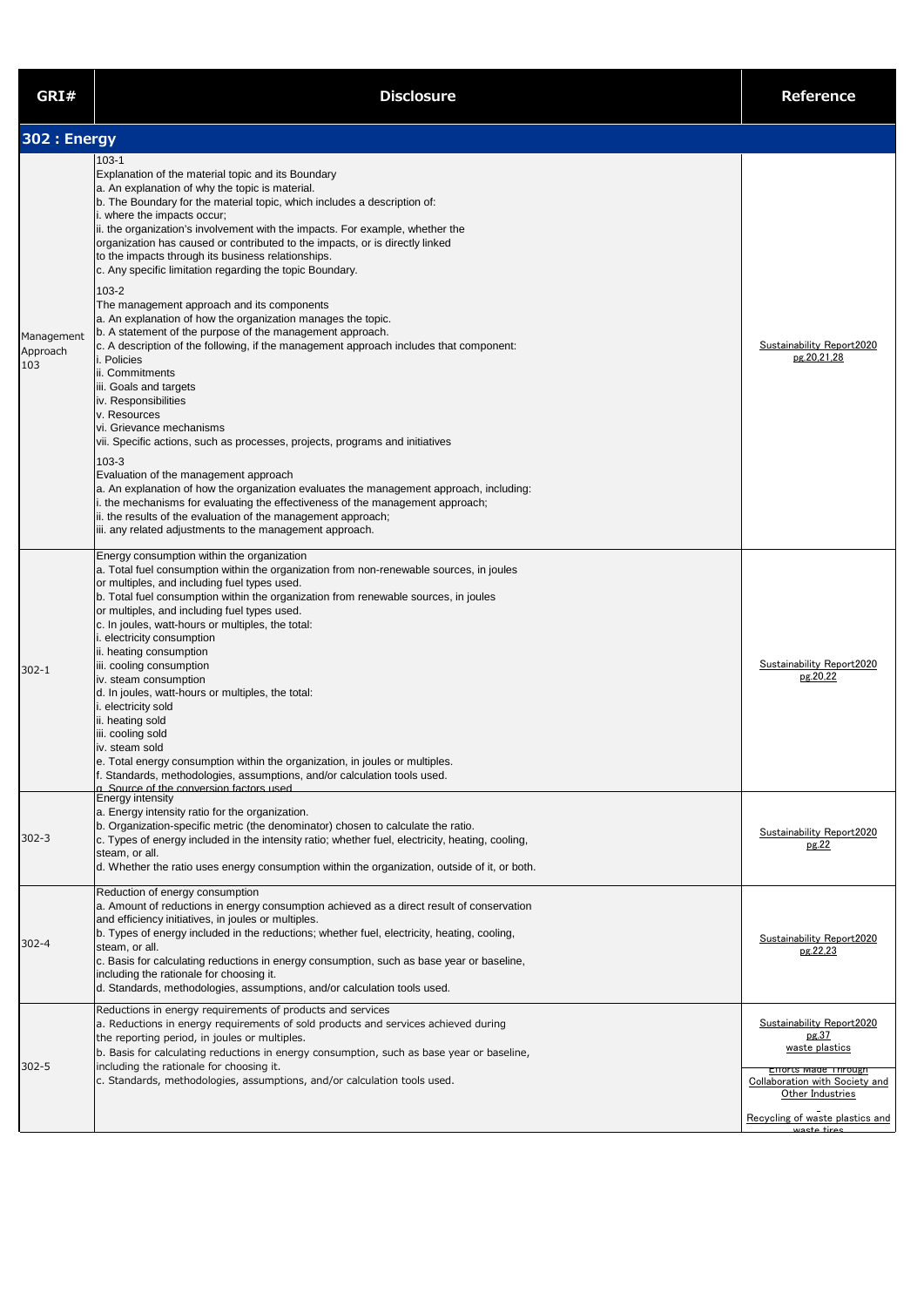| GRI#                          | <b>Disclosure</b>                                                                                                                                                                                                                                                                                                                                                                                                                                                                                                                                                                                                                                                                                                                                                                                                                                                                                                                                                                                                                                                                                                                                                                                                                                                                                                                                                          | <b>Reference</b>                                         |
|-------------------------------|----------------------------------------------------------------------------------------------------------------------------------------------------------------------------------------------------------------------------------------------------------------------------------------------------------------------------------------------------------------------------------------------------------------------------------------------------------------------------------------------------------------------------------------------------------------------------------------------------------------------------------------------------------------------------------------------------------------------------------------------------------------------------------------------------------------------------------------------------------------------------------------------------------------------------------------------------------------------------------------------------------------------------------------------------------------------------------------------------------------------------------------------------------------------------------------------------------------------------------------------------------------------------------------------------------------------------------------------------------------------------|----------------------------------------------------------|
|                               | 303 : Water and Effluents                                                                                                                                                                                                                                                                                                                                                                                                                                                                                                                                                                                                                                                                                                                                                                                                                                                                                                                                                                                                                                                                                                                                                                                                                                                                                                                                                  |                                                          |
| Management<br>Approach<br>103 | $103 - 1$<br>Explanation of the material topic and its Boundary<br>a. An explanation of why the topic is material.<br>b. The Boundary for the material topic, which includes a description of:<br>i. where the impacts occur;<br>ii. the organization's involvement with the impacts. For example, whether the<br>organization has caused or contributed to the impacts, or is directly linked<br>to the impacts through its business relationships.<br>c. Any specific limitation regarding the topic Boundary.<br>103-2<br>The management approach and its components<br>a. An explanation of how the organization manages the topic.<br>b. A statement of the purpose of the management approach.<br>c. A description of the following, if the management approach includes that component:<br>i. Policies<br>ii. Commitments<br>iii. Goals and targets<br>iv. Responsibilities<br>v. Resources<br>vi. Grievance mechanisms<br>vii. Specific actions, such as processes, projects, programs and initiatives<br>103-3<br>Evaluation of the management approach<br>a. An explanation of how the organization evaluates the management approach, including:<br>i. the mechanisms for evaluating the effectiveness of the management approach;<br>ii. the results of the evaluation of the management approach;<br>iii. any related adjustments to the management approach. | Sustainability Report2020<br>pg.38-41<br>risk management |
| $303 - 1$                     | Water withdrawal<br>a. Total volume of water withdrawn, with a breakdown by the following sources:<br>i. Surface water, including water from wetlands, rivers, lakes, and oceans;<br>ii. Ground water;<br>iii. Rainwater collected directly and stored by the organization;<br>iv. Waste water from another organization;<br>v. Municipal water supplies or other public or private water utilities.<br>b. Standards, methodologies, and assumptions used.                                                                                                                                                                                                                                                                                                                                                                                                                                                                                                                                                                                                                                                                                                                                                                                                                                                                                                                 | Sustainability Report2020<br>pg.38<br>risk management    |
| $303 - 3$                     | Water recycled and reused<br>a. Total volume of water recycled and reused by the organization.<br>b. Total volume of water recycled and reused as a percentage of the total water withdrawal                                                                                                                                                                                                                                                                                                                                                                                                                                                                                                                                                                                                                                                                                                                                                                                                                                                                                                                                                                                                                                                                                                                                                                               | Sustainability Report2020<br>pg.38                       |
|                               | as specified in Disclosure 303-1.<br>c. Standards, methodologies, and assumptions used.                                                                                                                                                                                                                                                                                                                                                                                                                                                                                                                                                                                                                                                                                                                                                                                                                                                                                                                                                                                                                                                                                                                                                                                                                                                                                    | Sustainability Report2019<br>pg.39column                 |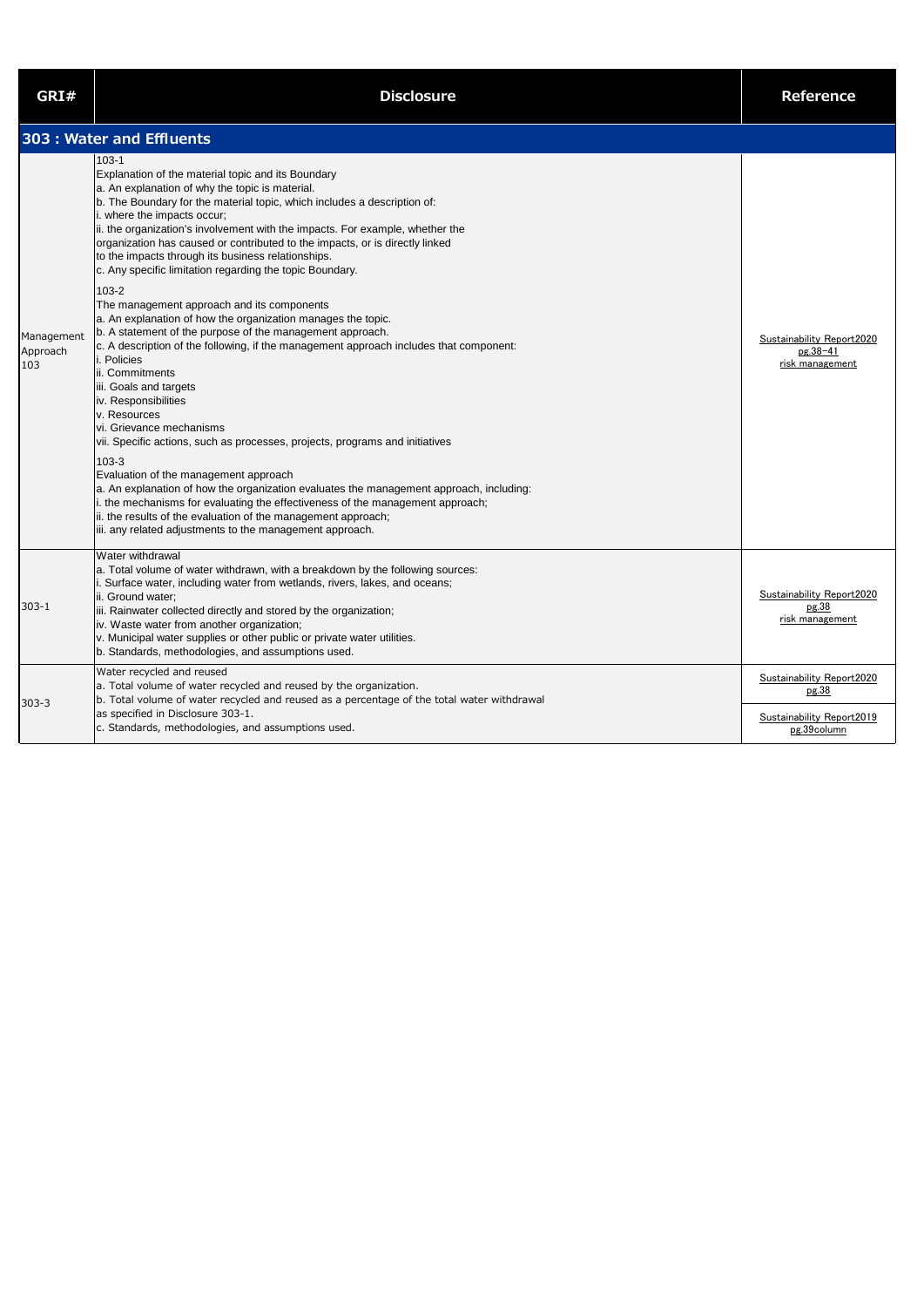| GRI#                          | <b>Disclosure</b>                                                                                                                                                                                                                                                                                                                                                                                                                                                                                                                                                                                                                                                                                                                                                                                                                                                                                                                                                                                                                                                                                                                                                                                                                                                                                                                                                              | <b>Reference</b>                             |
|-------------------------------|--------------------------------------------------------------------------------------------------------------------------------------------------------------------------------------------------------------------------------------------------------------------------------------------------------------------------------------------------------------------------------------------------------------------------------------------------------------------------------------------------------------------------------------------------------------------------------------------------------------------------------------------------------------------------------------------------------------------------------------------------------------------------------------------------------------------------------------------------------------------------------------------------------------------------------------------------------------------------------------------------------------------------------------------------------------------------------------------------------------------------------------------------------------------------------------------------------------------------------------------------------------------------------------------------------------------------------------------------------------------------------|----------------------------------------------|
| 304 : Biodiversity            |                                                                                                                                                                                                                                                                                                                                                                                                                                                                                                                                                                                                                                                                                                                                                                                                                                                                                                                                                                                                                                                                                                                                                                                                                                                                                                                                                                                |                                              |
| Management<br>Approach<br>103 | $103 - 1$<br>Explanation of the material topic and its Boundary<br>a. An explanation of why the topic is material.<br>b. The Boundary for the material topic, which includes a description of:<br>i. where the impacts occur;<br>ii. the organization's involvement with the impacts. For example, whether the<br>organization has caused or contributed to the impacts, or is directly linked<br>to the impacts through its business relationships.<br>c. Any specific limitation regarding the topic Boundary.<br>$103 - 2$<br>The management approach and its components<br>a. An explanation of how the organization manages the topic.<br>b. A statement of the purpose of the management approach.<br>c. A description of the following, if the management approach includes that component:<br>i. Policies<br>ii. Commitments<br>iii. Goals and targets<br>iv. Responsibilities<br>v. Resources<br>vi. Grievance mechanisms<br>vii. Specific actions, such as processes, projects, programs and initiatives<br>103-3<br>Evaluation of the management approach<br>a. An explanation of how the organization evaluates the management approach, including:<br>i. the mechanisms for evaluating the effectiveness of the management approach;<br>ii. the results of the evaluation of the management approach;<br>iii. any related adjustments to the management approach. | Sustainability Report2020<br>pg.42-43        |
| $304 - 1$                     | Operational sites owned, leased, managed in, or adjacent<br>to, protected areas and areas of high biodiversity value outside<br>protected areas<br>a. For each operational site owned, leased, managed in, or adjacent to, protected areas and<br>areas of high biodiversity value outside protected areas, the following information:<br>i. Geographic location;<br>ii. Subsurface and underground land that may be owned, leased, or managed<br>by the organization;<br>iii. Position in relation to the protected area (in the area, adjacent to, or containing<br>portions of the protected area) or the high biodiversity value area outside<br>protected areas;<br>iv. Type of operation (office, manufacturing or production, or extractive);<br>v. Size of operational site in km2 (or another unit, if appropriate);<br>vi. Biodiversity value characterized by the attribute of the protected area or area of high<br>biodiversity value outside the protected area (terrestrial, freshwater, or maritime<br>ecosystem);<br>vii. Biodiversity value characterized by listing of protected status (such as IUCN Protected<br>Area Management Categories, Ramsar Convention, national legislation)                                                                                                                                                                     | <b>Sustainability Report2020</b><br>pg.42-43 |
| $304 - 3$                     | Habitats protected or restored<br>a. Size and location of all habitat areas protected or restored, and whether the success of the<br>restoration measure was or is approved by independent external professionals.<br>b. Whether partnerships exist with third parties to protect or restore habitat areas distinct from<br>where the organization has overseen and implemented restoration or protection measures.<br>c. Status of each area based on its condition at the close of the reporting period.<br>d. Standards, methodologies, and assumptions used.                                                                                                                                                                                                                                                                                                                                                                                                                                                                                                                                                                                                                                                                                                                                                                                                               | Sustainability Report2020<br>pg.42-43        |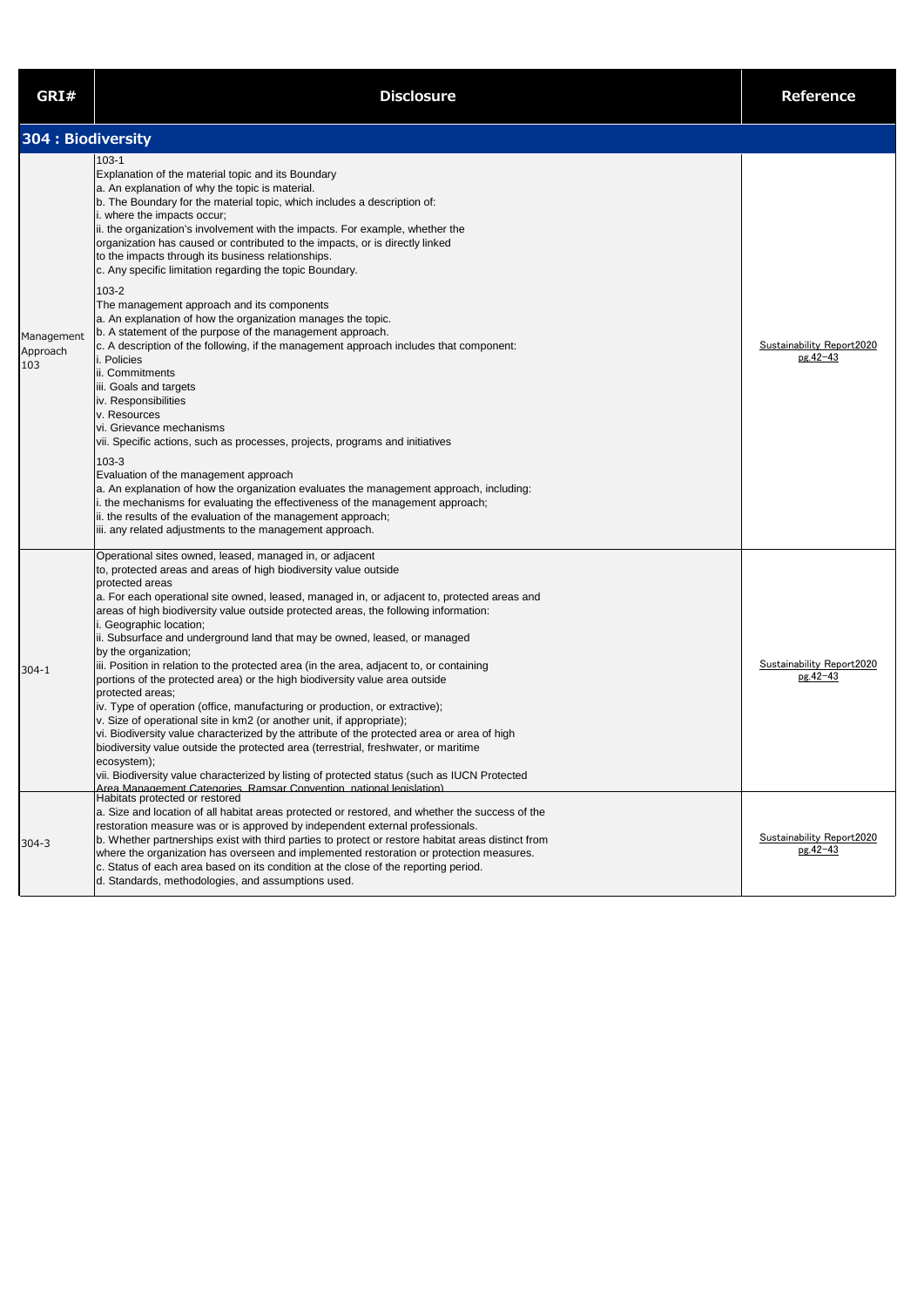| GRI#                          | <b>Disclosure</b>                                                                                                                                                                                                                                                                                                                                                                                                                                                                                                                                                                                                                                                                                                                                                                                                                                                                                                                                                                                                                                                                                                                                                                                                                                                                                                      | <b>Reference</b>                                           |
|-------------------------------|------------------------------------------------------------------------------------------------------------------------------------------------------------------------------------------------------------------------------------------------------------------------------------------------------------------------------------------------------------------------------------------------------------------------------------------------------------------------------------------------------------------------------------------------------------------------------------------------------------------------------------------------------------------------------------------------------------------------------------------------------------------------------------------------------------------------------------------------------------------------------------------------------------------------------------------------------------------------------------------------------------------------------------------------------------------------------------------------------------------------------------------------------------------------------------------------------------------------------------------------------------------------------------------------------------------------|------------------------------------------------------------|
| 305 : Emissions               |                                                                                                                                                                                                                                                                                                                                                                                                                                                                                                                                                                                                                                                                                                                                                                                                                                                                                                                                                                                                                                                                                                                                                                                                                                                                                                                        |                                                            |
| Management<br>Approach<br>103 | $103 - 1$<br>Explanation of the material topic and its Boundary<br>a. An explanation of why the topic is material.<br>b. The Boundary for the material topic, which includes a description of:<br>i. where the impacts occur;<br>ii. the organization's involvement with the impacts. For example, whether the<br>organization has caused or contributed to the impacts, or is directly linked<br>to the impacts through its business relationships.<br>c. Any specific limitation regarding the topic Boundary.<br>$103 - 2$<br>The management approach and its components<br>a. An explanation of how the organization manages the topic.<br>b. A statement of the purpose of the management approach.<br>c. A description of the following, if the management approach includes that component:<br>i. Policies<br>ii. Commitments<br>iii. Goals and targets<br>iv. Responsibilities<br>v. Resources<br>vi. Grievance mechanisms<br>vii. Specific actions, such as processes, projects, programs and initiatives<br>$103 - 3$<br>Evaluation of the management approach<br>a. An explanation of how the organization evaluates the management approach, including:<br>i. the mechanisms for evaluating the effectiveness of the management approach;<br>ii. the results of the evaluation of the management approach; | Sustainability Report2020<br>pg.22-23                      |
| $305 - 1$                     | Direct (Scope 1) GHG emissions<br>a. Gross direct (Scope 1) GHG emissions in metric tons of CO2 equivalent.<br>b. Gases included in the calculation; whether CO2, CH4, N2O, HFCs, PFCs, SF6, NF3, or all.<br>c. Biogenic CO2 emissions in metric tons of CO2 equivalent.<br>d. Base year for the calculation, if applicable, including:<br>i. the rationale for choosing it;<br>ii. emissions in the base year;<br>iii. the context for any significant changes in emissions that triggered recalculations of base<br>year emissions.<br>e. Source of the emission factors and the global warming potential (GWP) rates used,<br>or a reference to the GWP source.<br>f. Consolidation approach for emissions; whether equity share, financial control,<br>or operational control.<br>g. Standards, methodologies, assumptions, and/or calculation tools used.                                                                                                                                                                                                                                                                                                                                                                                                                                                         | Sustainability Report2020<br>pg.22<br>SCOPE1               |
| $305 - 2$                     | Energy indirect (Scope 2) GHG emissions<br>a. Gross location-based energy indirect (Scope 2) GHG emissions in metric tons of CO2 equivalent.<br>b. If applicable, gross market-based energy indirect (Scope 2) GHG emissions in metric tons of<br>CO2 equivalent.<br>c. If available, the gases included in the calculation; whether CO2, CH4, N2O, HFCs, PFCs, SF6, NF3,<br>or all.<br>d. Base year for the calculation, if applicable, including:<br>i. the rationale for choosing it;<br>ii. emissions in the base year;<br>iii. the context for any significant changes in emissions that triggered recalculations of base<br>year emissions.<br>e. Source of the emission factors and the global warming potential (GWP) rates used,<br>or a reference to the GWP source.<br>f. Consolidation approach for emissions; whether equity share, financial control,<br>or operational control.<br>g. Standards, methodologies, assumptions, and/or calculation tools used.                                                                                                                                                                                                                                                                                                                                             | Sustainability Report2020<br>pg.22<br>SCOPE2               |
| $305 - 3$                     | Other indirect (Scope 3) GHG emissions<br>a. Gross other indirect (Scope 3) GHG emissions in metric tons of CO2 equivalent.<br>b. If available, the gases included in the calculation; whether CO2, CH4, N2O, HFCs, PFCs, SF6, NF3,<br>or all.<br>c. Biogenic CO2 emissions in metric tons of CO2 equivalent.<br>d. Other indirect (Scope 3) GHG emissions categories and activities included in the calculation.<br>e. Base year for the calculation, if applicable, including:<br>i. the rationale for choosing it;<br>ii. emissions in the base year;<br>iii. the context for any significant changes in emissions that triggered recalculations of base<br>year emissions.<br>f. Source of the emission factors and the global warming potential (GWP) rates used,<br>or a reference to the GWP source.<br>g. Standards, methodologies, assumptions, and/or calculation tools used.                                                                                                                                                                                                                                                                                                                                                                                                                                | Sustainability Report2020<br>pg.24<br>SCOPE3<br>GHG detail |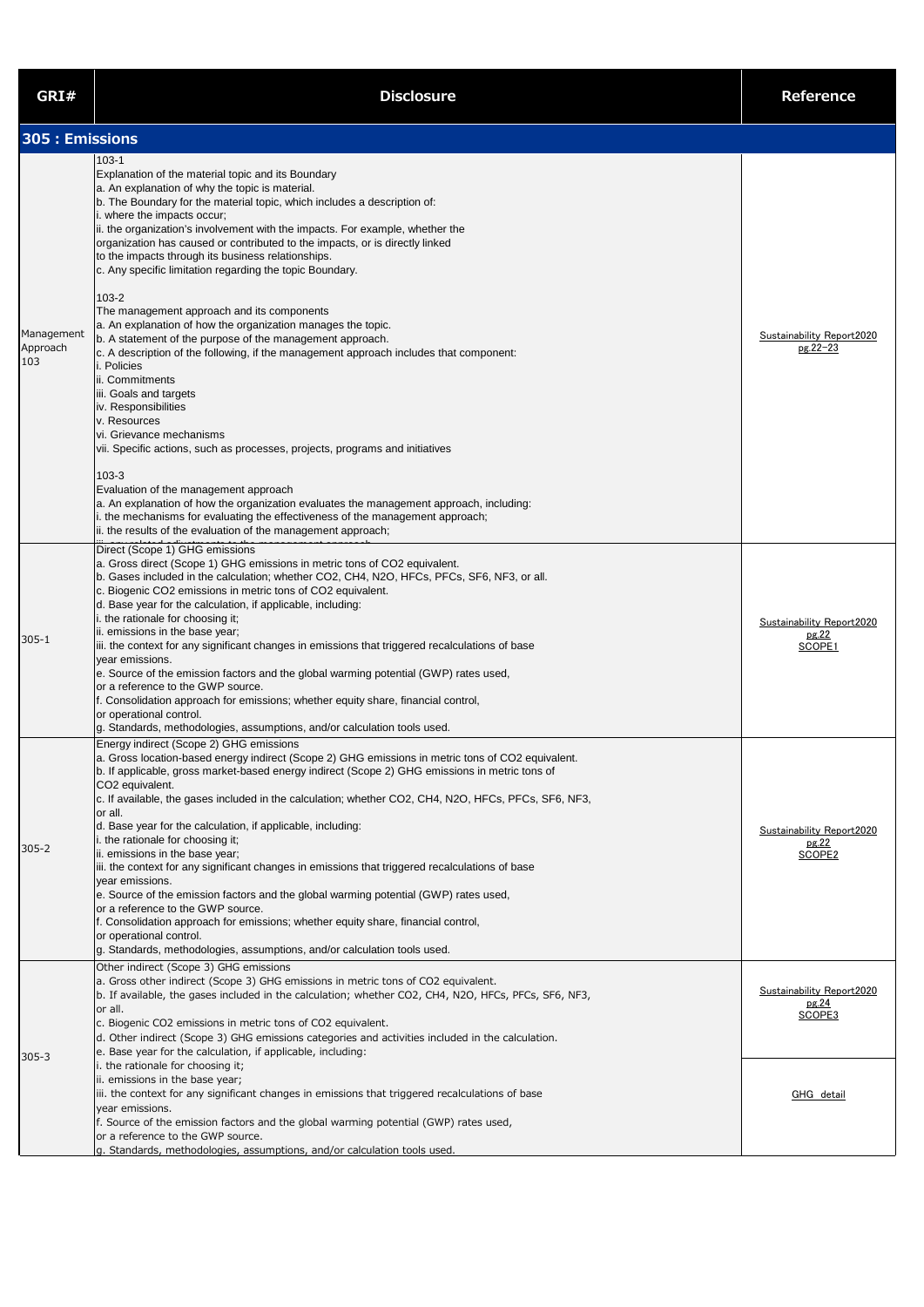| GRI#      | <b>Disclosure</b>                                                                                                                                                                                                                                                                                                                                                                                                                                                                                                                                                   | <b>Reference</b>                                                                                                                                                                            |
|-----------|---------------------------------------------------------------------------------------------------------------------------------------------------------------------------------------------------------------------------------------------------------------------------------------------------------------------------------------------------------------------------------------------------------------------------------------------------------------------------------------------------------------------------------------------------------------------|---------------------------------------------------------------------------------------------------------------------------------------------------------------------------------------------|
| $305 - 4$ | GHG emissions intensity<br>a. GHG emissions intensity ratio for the organization.<br>b. Organization-specific metric (the denominator) chosen to calculate the ratio.<br>c. Types of GHG emissions included in the intensity ratio; whether direct (Scope 1), energy indirect<br>(Scope 2), and/or other indirect (Scope 3).<br>d. Gases included in the calculation; whether CO2, CH4, N2O, HFCs, PFCs, SF6, NF3, or all.                                                                                                                                          | Sustainability Report2020<br>pg.22                                                                                                                                                          |
| $305 - 5$ | <b>Reduction of GHG emissions</b><br>a. GHG emissions reduced as a direct result of reduction initiatives, in metric tons of CO2<br>equivalent.<br>b. Gases included in the calculation; whether CO2, CH4, N2O, HFCs, PFCs, SF6, NF3, or all.<br>c. Base year or baseline, including the rationale for choosing it.<br>d. Scopes in which reductions took place; whether direct (Scope 1), energy indirect (Scope 2),<br>and/or other indirect (Scope 3).<br>e. Standards, methodologies, assumptions, and/or calculation tools used.                               | Sustainability Report2020<br>pg.37<br>waste plastics<br><b>Efforts Made Through</b><br>Collaboration with Society and<br>Other Industries<br>Recycling of waste plastics and<br>waste tires |
| $305 - 7$ | Nitrogen oxides (NOX), sulfur oxides (SOX), and other significant air<br>emissions<br>a. Significant air emissions, in kilograms or multiples, for each of the following:<br>i. NOX<br>ii. SOX<br>iii. Persistent organic pollutants (POP)<br>iv. Volatile organic compounds (VOC)<br>v. Hazardous air pollutants (HAP)<br>vi. Particulate matter (PM)<br>vii. Other standard categories of air emissions identified in relevant regulations<br>b. Source of the emission factors used.<br>c. Standards, methodologies, assumptions, and/or calculation tools used. | Sustainability Report2020<br>pg.22<br>risk management                                                                                                                                       |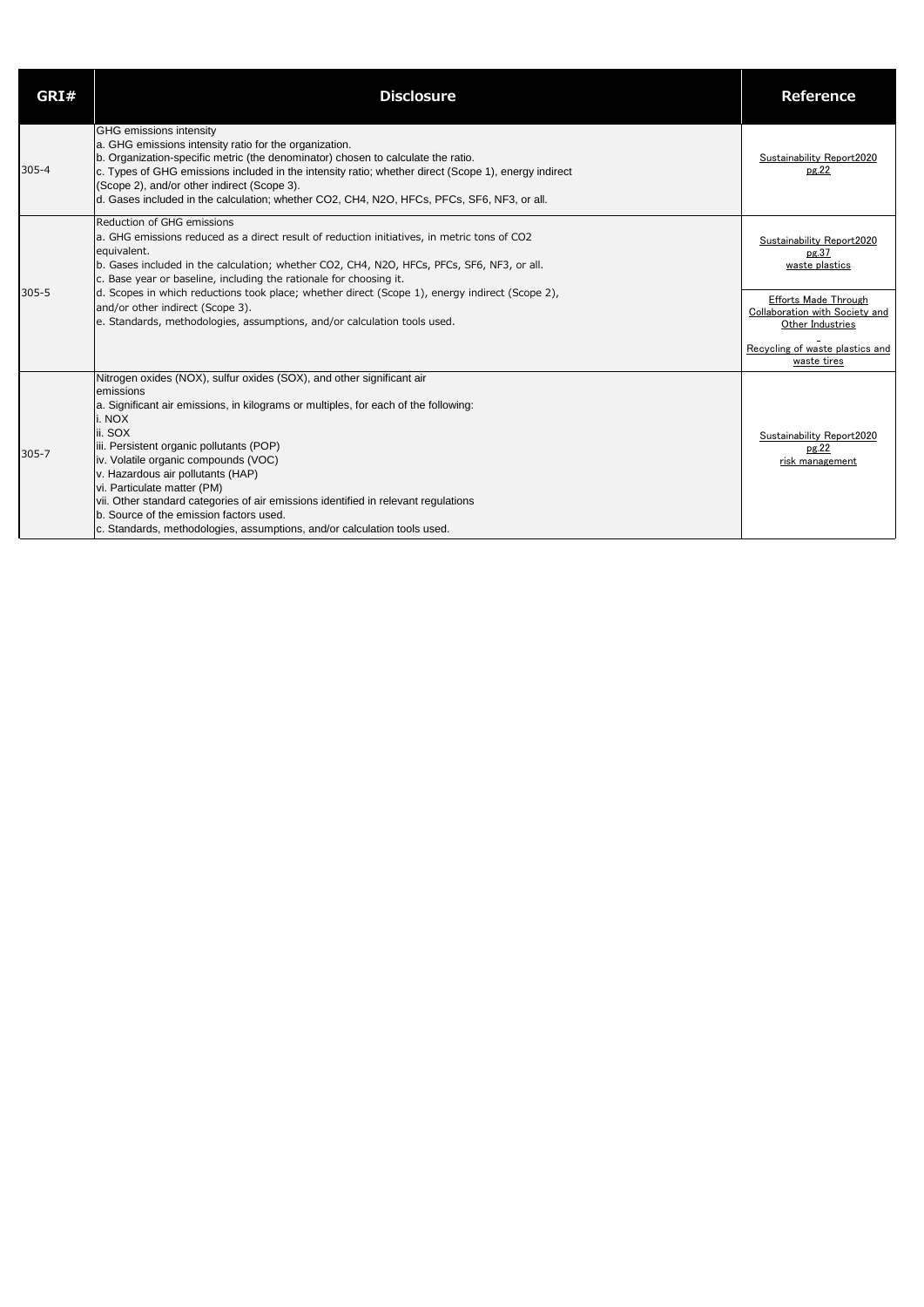| GRI#                          | <b>Disclosure</b>                                                                                                                                                                                                                                                                                                                                                                                                                                                                                                                                                                                                                                                                                                                                                                                                                                                                                                                                                                                                                                                                                                                                                     | <b>Reference</b>                                                                              |
|-------------------------------|-----------------------------------------------------------------------------------------------------------------------------------------------------------------------------------------------------------------------------------------------------------------------------------------------------------------------------------------------------------------------------------------------------------------------------------------------------------------------------------------------------------------------------------------------------------------------------------------------------------------------------------------------------------------------------------------------------------------------------------------------------------------------------------------------------------------------------------------------------------------------------------------------------------------------------------------------------------------------------------------------------------------------------------------------------------------------------------------------------------------------------------------------------------------------|-----------------------------------------------------------------------------------------------|
|                               | 306 : Effluents and Waste                                                                                                                                                                                                                                                                                                                                                                                                                                                                                                                                                                                                                                                                                                                                                                                                                                                                                                                                                                                                                                                                                                                                             |                                                                                               |
| Management<br>Approach<br>103 | $103 - 1$<br>Explanation of the material topic and its Boundary<br>a. An explanation of why the topic is material.<br>b. The Boundary for the material topic, which includes a description of:<br>i. where the impacts occur;<br>ii. the organization's involvement with the impacts. For example, whether the<br>organization has caused or contributed to the impacts, or is directly linked<br>to the impacts through its business relationships.<br>c. Any specific limitation regarding the topic Boundary.<br>103-2<br>The management approach and its components<br>a. An explanation of how the organization manages the topic.<br>b. A statement of the purpose of the management approach.<br>$\vert$ c. A description of the following, if the management approach includes that component:<br>i. Policies<br>ii. Commitments<br>iii. Goals and targets<br>iv. Responsibilities<br>v. Resources<br>vi. Grievance mechanisms<br>vii. Specific actions, such as processes, projects, programs and initiatives                                                                                                                                                | Sustainability Report2020<br>pg.36-37                                                         |
| $306 - 1$                     | $103 - 3$<br>Evaluation of the management approach<br>a. An explanation of how the organization evaluates the management approach, including:<br>i. the mechanisms for evaluating the effectiveness of the management approach;<br>ii. the results of the evaluation of the management approach;<br>Water discharge by quality and destination<br>a. Total volume of planned and unplanned water discharges by:<br>i. destination;<br>ii. quality of the water, including treatment method;<br>iii. whether the water was reused by another organization.                                                                                                                                                                                                                                                                                                                                                                                                                                                                                                                                                                                                             | <b>Sustainability Report2020</b><br>pg.38-39<br>Promotion of Environmental Risk<br>Management |
| $306 - 2$                     | b. Standards, methodologies, and assumptions used.<br>Waste by type and disposal method<br>a. Total weight of hazardous waste, with a breakdown by the following disposal methods<br>where applicable:<br>i. Reuse<br>ii. Recycling<br>iii. Composting<br>iv. Recovery, including energy recovery<br>v. Incineration (mass burn)<br>vi. Deep well injection<br>vii. Landfill<br>viii. On-site storage<br>ix. Other (to be specified by the organization)<br>b. Total weight of non-hazardous waste, with a breakdown by the following disposal methods<br>where applicable:<br>i. Reuse<br>ii. Recycling<br>iii. Composting<br>iv. Recovery, including energy recovery<br>v. Incineration (mass burn)<br>vi. Deep well injection<br>vii. Landfill<br>viii. On-site storage<br>ix. Other (to be specified by the organization)<br>c. How the waste disposal method has been determined:<br>Disposed of directly by the organization, or otherwise directly confirmed<br>ii. Information provided by the waste disposal contractor<br>a. Water bodies and related habitats that are significantly affected by water discharges and/or runoff, including information on: | Sustainability Report2020<br>pg.36-37                                                         |
| 306-5                         | i. the size of the water body and related habitat;<br>ii. whether the water body and related habitat is designated as a nationally or internationally protected area;<br>iii. the biodiversity value, such as total number of protected species.                                                                                                                                                                                                                                                                                                                                                                                                                                                                                                                                                                                                                                                                                                                                                                                                                                                                                                                      | Sustainability Report2020<br>pg.38                                                            |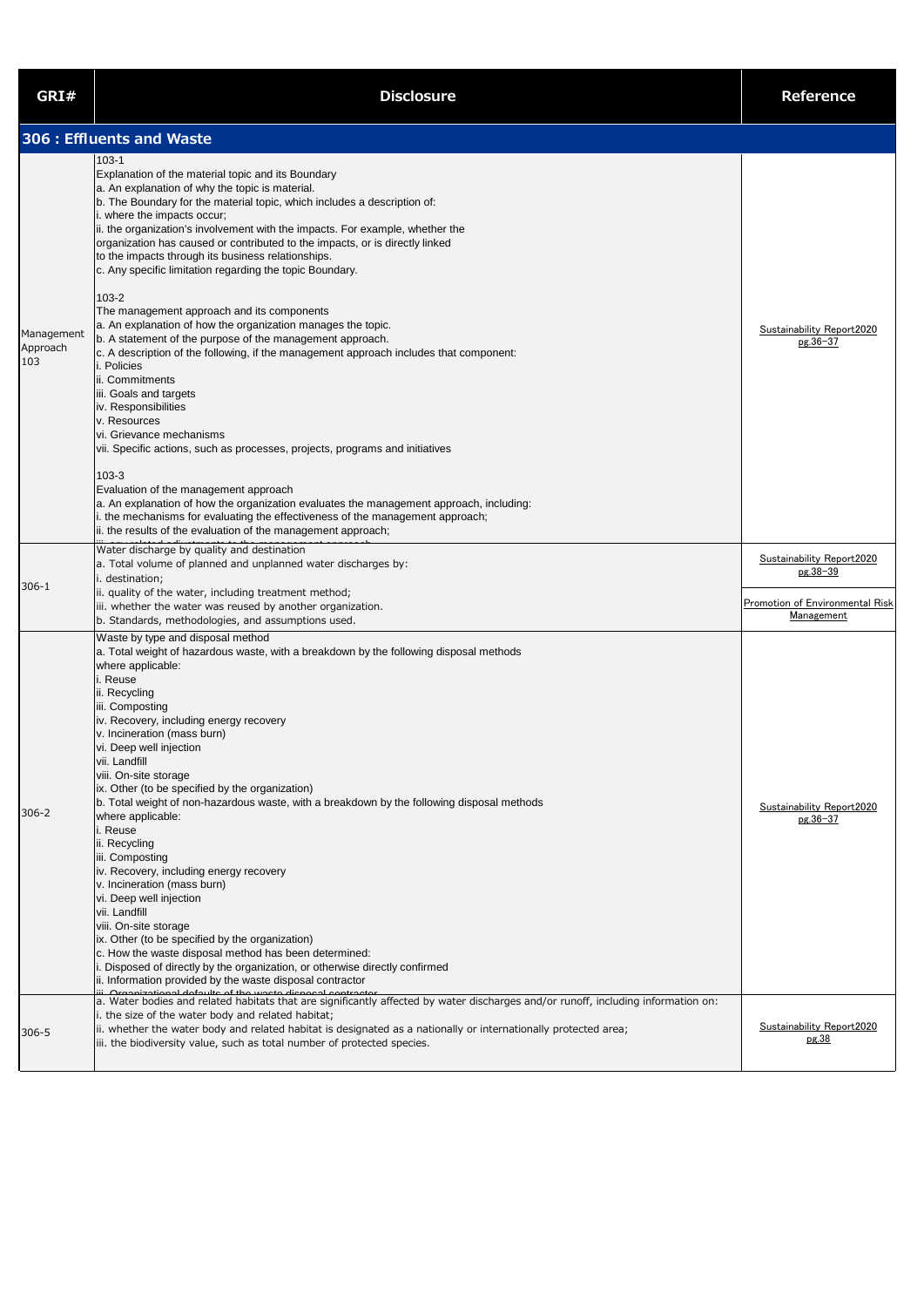| GRI#                          | <b>Disclosure</b>                                                                                                                                                                                                                                                                                                                                                                                                                                                                                                                                                                                                                                                                                                                                                                                                                                                                                                                                                                                                                                                                                                                                                                                                                                                                                                      | <b>Reference</b>                                     |
|-------------------------------|------------------------------------------------------------------------------------------------------------------------------------------------------------------------------------------------------------------------------------------------------------------------------------------------------------------------------------------------------------------------------------------------------------------------------------------------------------------------------------------------------------------------------------------------------------------------------------------------------------------------------------------------------------------------------------------------------------------------------------------------------------------------------------------------------------------------------------------------------------------------------------------------------------------------------------------------------------------------------------------------------------------------------------------------------------------------------------------------------------------------------------------------------------------------------------------------------------------------------------------------------------------------------------------------------------------------|------------------------------------------------------|
|                               | 307 : Environmental Compliance                                                                                                                                                                                                                                                                                                                                                                                                                                                                                                                                                                                                                                                                                                                                                                                                                                                                                                                                                                                                                                                                                                                                                                                                                                                                                         |                                                      |
| Management<br>Approach<br>103 | $103 - 1$<br>Explanation of the material topic and its Boundary<br>a. An explanation of why the topic is material.<br>b. The Boundary for the material topic, which includes a description of:<br>i. where the impacts occur;<br>ii. the organization's involvement with the impacts. For example, whether the<br>organization has caused or contributed to the impacts, or is directly linked<br>to the impacts through its business relationships.<br>c. Any specific limitation regarding the topic Boundary.<br>$103 - 2$<br>The management approach and its components<br>a. An explanation of how the organization manages the topic.<br>b. A statement of the purpose of the management approach.<br>c. A description of the following, if the management approach includes that component:<br>i. Policies<br>ii. Commitments<br>iii. Goals and targets<br>iv. Responsibilities<br>v. Resources<br>vi. Grievance mechanisms<br>vii. Specific actions, such as processes, projects, programs and initiatives<br>$103 - 3$<br>Evaluation of the management approach<br>a. An explanation of how the organization evaluates the management approach, including:<br>i. the mechanisms for evaluating the effectiveness of the management approach;<br>ii. the results of the evaluation of the management approach; | Sustainability Report2020<br>pg.18                   |
| $307 - 1$                     | Non-compliance with environmental laws and regulations<br>a. Significant fines and non-monetary sanctions for non-compliance with environmental laws<br>and/or regulations in terms of:<br>i. total monetary value of significant fines;<br>ii. total number of non-monetary sanctions;<br>iii. cases brought through dispute resolution mechanisms.<br>b. If the organization has not identified any non-compliance with environmental laws and/or<br>regulations, a brief statement of this fact is sufficient.                                                                                                                                                                                                                                                                                                                                                                                                                                                                                                                                                                                                                                                                                                                                                                                                      | <b>Environmental Management</b><br>Management system |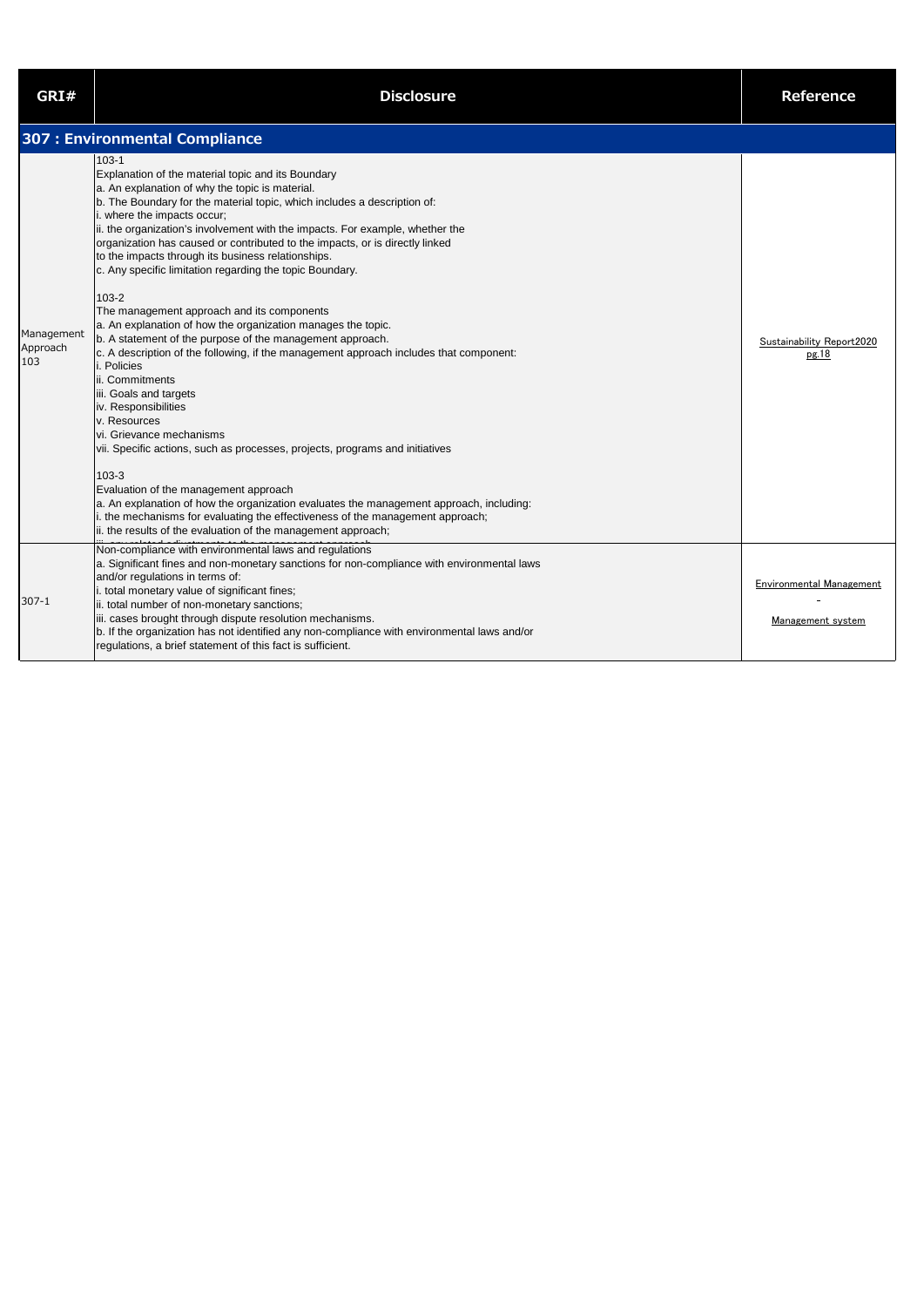| GRI#                          | <b>Disclosure</b>                                                                                                                                                                                                                                                                                                                                                                                                                                                                                                                                                                                                                                                       | Reference                                                              |
|-------------------------------|-------------------------------------------------------------------------------------------------------------------------------------------------------------------------------------------------------------------------------------------------------------------------------------------------------------------------------------------------------------------------------------------------------------------------------------------------------------------------------------------------------------------------------------------------------------------------------------------------------------------------------------------------------------------------|------------------------------------------------------------------------|
| 401 : Employment              |                                                                                                                                                                                                                                                                                                                                                                                                                                                                                                                                                                                                                                                                         |                                                                        |
|                               | $103 - 1$<br>Explanation of the material topic and its Boundary<br>a. An explanation of why the topic is material.<br>b. The Boundary for the material topic, which includes a description of:<br>i. where the impacts occur;<br>ii. the organization's involvement with the impacts. For example, whether the<br>organization has caused or contributed to the impacts, or is directly linked<br>to the impacts through its business relationships.<br>c. Any specific limitation regarding the topic Boundary.<br>$103 - 2$<br>The management approach and its components<br>a. An explanation of how the organization manages the topic.                             | <b>Integrated Report 2020</b><br>pg.17-18,29                           |
| Management<br>Approach<br>103 | b. A statement of the purpose of the management approach.<br>c. A description of the following, if the management approach includes that component:<br>i. Policies<br>ii. Commitments<br>iii. Goals and targets<br>iv. Responsibilities<br>v. Resources<br>vi. Grievance mechanisms<br>vii. Specific actions, such as processes, projects, programs and initiatives<br>$103 - 3$<br>Evaluation of the management approach<br>a. An explanation of how the organization evaluates the management approach, including:<br>i. the mechanisms for evaluating the effectiveness of the management approach;<br>ii. the results of the evaluation of the management approach; | Sustainability Report 2020<br>pg.14-15,49-50                           |
| $401 - 1$                     | New employee hires and employee turnover<br>a. Total number and rate of new employee hires during the reporting period, by age group,<br>gender and region.<br>b. Total number and rate of employee turnover during the reporting period, by age group,<br>gender and region.                                                                                                                                                                                                                                                                                                                                                                                           | Integrated Report 2020 pg.29<br>Sustainability Report 2020<br>pg.49-50 |
| $401 - 2$                     | Benefits provided to full-time employees that are not provided<br>to temporary or part-time employees<br>a. Benefits which are standard for full-time employees of the organization but are not provided<br>to temporary or part-time employees, by significant locations of operation. These include,<br>as a minimum:<br>i. life insurance;<br>ii. health care;<br>iii. disability and invalidity coverage;<br>iv. parental leave;<br>v. retirement provision;<br>vi. stock ownership;<br>vii. others.<br>b. The definition used for 'significant locations of operation'.                                                                                            | Securing of personnel<br>Basic Facts About Nippon Steel<br>2020 pg.65  |
| $401 - 3$                     | Parental leave<br>a. Total number of employees that were entitled to parental leave, by gender.<br>b. Total number of employees that took parental leave, by gender.<br>c. Total number of employees that returned to work in the reporting period after parental<br>leave ended, by gender.<br>d. Total number of employees that returned to work after parental leave ended that were                                                                                                                                                                                                                                                                                 | Integrated Report 2020 pg.29<br>Sustainability Report 2020 pg.49       |
|                               | still employed 12 months after their return to work, by gender.<br>e. Return to work and retention rates of employees that took parental leave, by gender                                                                                                                                                                                                                                                                                                                                                                                                                                                                                                               | <b>Basic Facts About Nippon Steel</b><br>2020 pg.64                    |
|                               |                                                                                                                                                                                                                                                                                                                                                                                                                                                                                                                                                                                                                                                                         | Diversity & inclusion                                                  |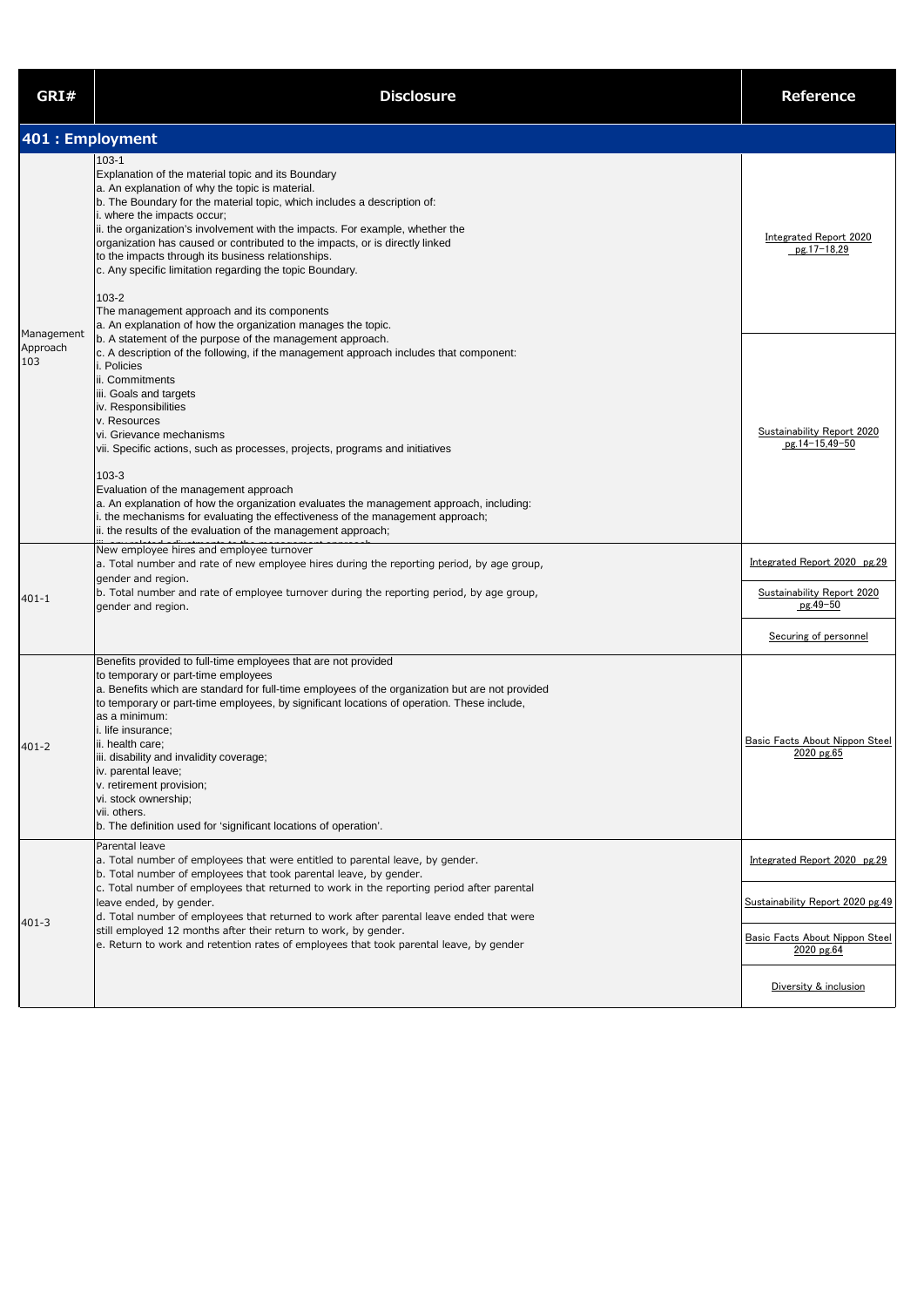| GRI#                          | <b>Disclosure</b>                                                                                                                                                                                                                                                                                                                                                                                                                                                                                                | <b>Reference</b>                                 |
|-------------------------------|------------------------------------------------------------------------------------------------------------------------------------------------------------------------------------------------------------------------------------------------------------------------------------------------------------------------------------------------------------------------------------------------------------------------------------------------------------------------------------------------------------------|--------------------------------------------------|
|                               | 402 : Labor/Management Relations                                                                                                                                                                                                                                                                                                                                                                                                                                                                                 |                                                  |
| Management<br>Approach<br>103 | $103 - 1$<br>Explanation of the material topic and its Boundary<br>a. An explanation of why the topic is material.<br>b. The Boundary for the material topic, which includes a description of:<br>i. where the impacts occur;<br>ii. the organization's involvement with the impacts. For example, whether the<br>organization has caused or contributed to the impacts, or is directly linked<br>to the impacts through its business relationships.<br>c. Any specific limitation regarding the topic Boundary. | Integrated Report 2020 pg.30                     |
|                               | $103 - 2$<br>The management approach and its components<br>a. An explanation of how the organization manages the topic.<br>b. A statement of the purpose of the management approach.<br>c. A description of the following, if the management approach includes that component:<br>i. Policies<br>lii. Commitments<br>iii. Goals and targets<br>iv. Responsibilities                                                                                                                                              | Sustainability Report 2020 pg.48                 |
|                               | v. Resources<br>vi. Grievance mechanisms<br>vii. Specific actions, such as processes, projects, programs and initiatives<br>$103 - 3$<br>Evaluation of the management approach<br>a. An explanation of how the organization evaluates the management approach, including:<br>i. the mechanisms for evaluating the effectiveness of the management approach;<br>ii. the results of the evaluation of the management approach;<br>nu related adjustments to the management annu                                    | Respect the rights to organize<br>and to bargain |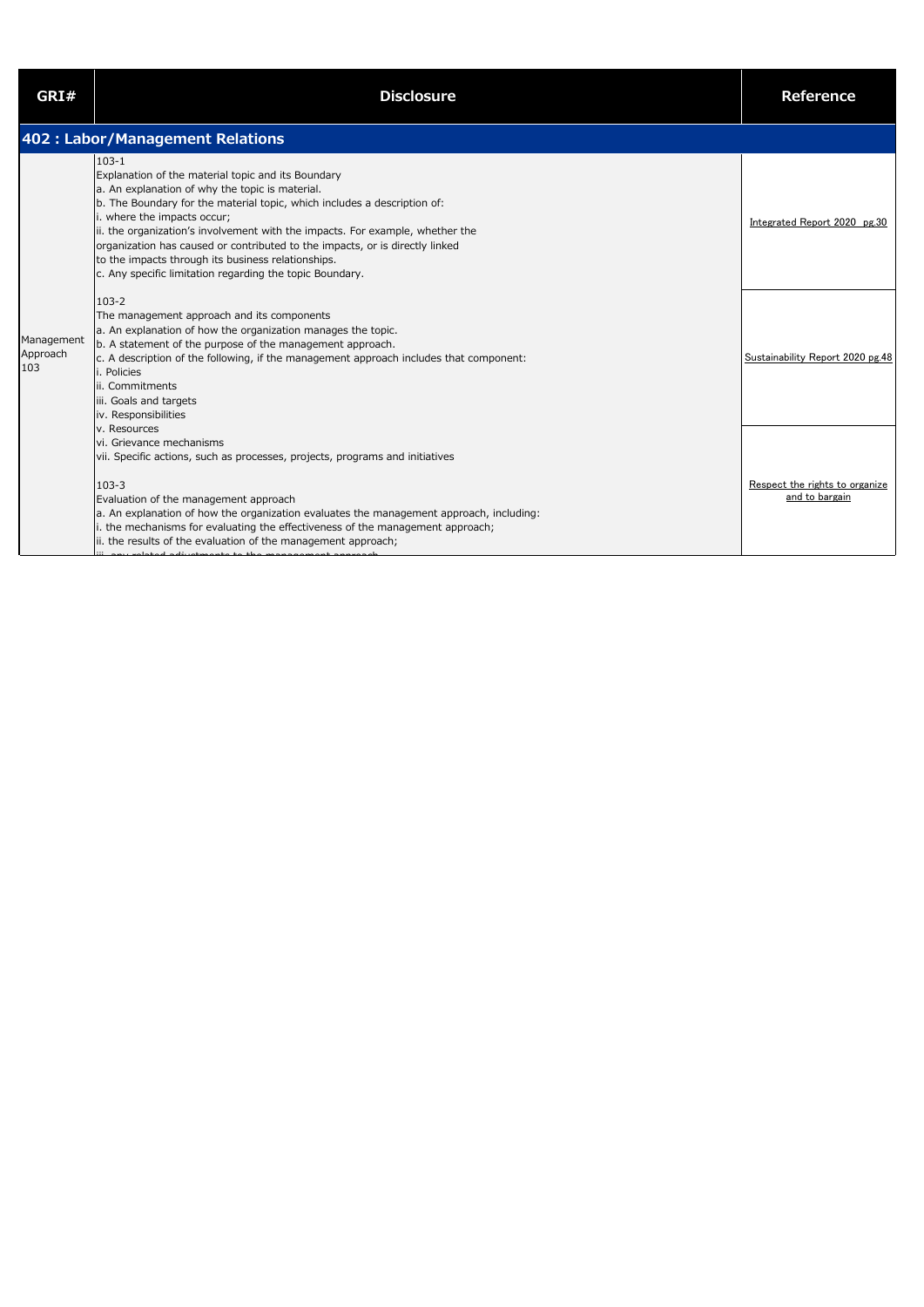| GRI#                          | <b>Disclosure</b>                                                                                                                                                                                                                                                                                                                                                                                                                                                                                                                                                                                                                                                                                                                                                                                                                                                                                                                                                                                                                                                        | <b>Reference</b>                                             |
|-------------------------------|--------------------------------------------------------------------------------------------------------------------------------------------------------------------------------------------------------------------------------------------------------------------------------------------------------------------------------------------------------------------------------------------------------------------------------------------------------------------------------------------------------------------------------------------------------------------------------------------------------------------------------------------------------------------------------------------------------------------------------------------------------------------------------------------------------------------------------------------------------------------------------------------------------------------------------------------------------------------------------------------------------------------------------------------------------------------------|--------------------------------------------------------------|
|                               | 403 : Occupational Health and Safety                                                                                                                                                                                                                                                                                                                                                                                                                                                                                                                                                                                                                                                                                                                                                                                                                                                                                                                                                                                                                                     |                                                              |
| Management<br>Approach<br>103 | $103 - 1$<br>Explanation of the material topic and its Boundary<br>a. An explanation of why the topic is material.<br>b. The Boundary for the material topic, which includes a description of:<br>i. where the impacts occur;<br>ii. the organization's involvement with the impacts. For example, whether the<br>organization has caused or contributed to the impacts, or is directly linked<br>to the impacts through its business relationships.<br>c. Any specific limitation regarding the topic Boundary.<br>$103 - 2$<br>The management approach and its components<br>a. An explanation of how the organization manages the topic.<br>b. A statement of the purpose of the management approach.<br>c. A description of the following, if the management approach includes that component:<br>i. Policies<br>ii. Commitments<br>iii. Goals and targets<br>iv. Responsibilities<br>v. Resources<br>vi. Grievance mechanisms<br>vii. Specific actions, such as processes, projects, programs and initiatives<br>$103 - 3$<br>Evaluation of the management approach | <b>Efforts Toward Safety and</b><br>Health Management        |
| $403 - 1$                     | a. An explanation of how the organization evaluates the management approach, including:<br>i. the mechanisms for evaluating the effectiveness of the management approach;<br>ii. the results of the evaluation of the management approach;<br>iii. any related adjustments to the management approach.<br>Workers representation in formal joint management-worker health and safety committees<br>a. The level at which each formal joint management-worker health and safety committee<br>typically operates within the organization.<br>b. Percentage of workers whose work, or workplace, is controlled by the organization,<br>that are represented by formal joint management-worker health and safety committees.                                                                                                                                                                                                                                                                                                                                                 | <b>Efforts Toward Safety and</b><br>Health Management        |
| $403 - 2$                     | Types of injury and rates of injury, occupational diseases, lost days, and absenteeism, and number of work-related fatalities<br>a. Types of injury, injury rate (IR), occupational disease rate (ODR), lost day rate (LDR),<br>absentee rate (AR), and work-related fatalities, for all employees, with a breakdown by:<br>i. region;<br>ii. gender.<br>b. Types of injury, injury rate (IR), and work-related fatalities, for all workers (excluding<br>employees) whose work, or workplace, is controlled by the organization, with a<br>breakdown by:<br>i. region;<br>ii. gender.<br>c. The system of rules applied in recording and reporting accident statistics.                                                                                                                                                                                                                                                                                                                                                                                                 | <b>Efforts Toward Safety and</b><br><b>Health Management</b> |
| 403-4                         | Health and safety topics covered in formal agreements with trade unions<br>a. Whether formal agreements (either local or global) with trade unions cover health and safety.<br>b. If so, the extent, as a percentage, to which various health and safety topics are covered<br>by these agreements.                                                                                                                                                                                                                                                                                                                                                                                                                                                                                                                                                                                                                                                                                                                                                                      | <b>Efforts Toward Safety and</b><br><b>Health Management</b> |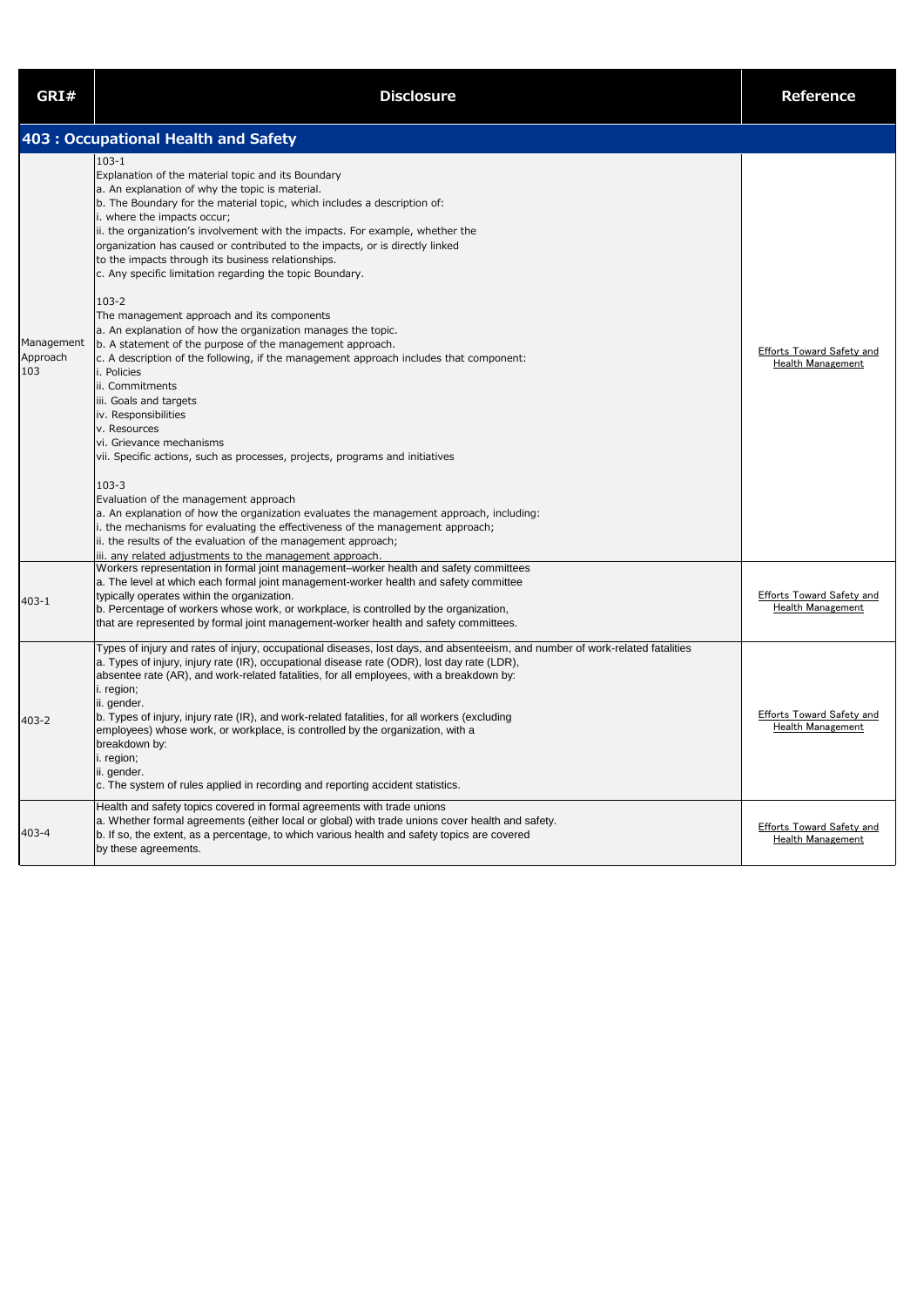| GRI#                          | <b>Disclosure</b>                                                                                                                                                                                                                                                                                                                                                                                                                                                                                                | <b>Reference</b>                                                                                                               |
|-------------------------------|------------------------------------------------------------------------------------------------------------------------------------------------------------------------------------------------------------------------------------------------------------------------------------------------------------------------------------------------------------------------------------------------------------------------------------------------------------------------------------------------------------------|--------------------------------------------------------------------------------------------------------------------------------|
|                               | 404 : Training and Education                                                                                                                                                                                                                                                                                                                                                                                                                                                                                     |                                                                                                                                |
|                               | $103 - 1$<br>Explanation of the material topic and its Boundary<br>a. An explanation of why the topic is material.<br>b. The Boundary for the material topic, which includes a description of:<br>i. where the impacts occur;<br>ii. the organization's involvement with the impacts. For example, whether the<br>organization has caused or contributed to the impacts, or is directly linked<br>to the impacts through its business relationships.<br>c. Any specific limitation regarding the topic Boundary. | <b>Integrated Report 2020</b><br>$pg.17-18,29$                                                                                 |
| Management<br>Approach<br>103 | $103 - 2$<br>The management approach and its components<br>a. An explanation of how the organization manages the topic.<br>b. A statement of the purpose of the management approach.<br>$\vert$ c. A description of the following, if the management approach includes that component:<br>i. Policies<br>ii. Commitments<br>iii. Goals and targets<br>iv. Responsibilities<br>v. Resources                                                                                                                       | <b>Sustainability Report 2020</b><br>pg.14-15,50                                                                               |
|                               | vi. Grievance mechanisms<br>vii. Specific actions, such as processes, projects, programs and initiatives<br>$103 - 3$<br>Evaluation of the management approach<br>a. An explanation of how the organization evaluates the management approach, including:<br>i. the mechanisms for evaluating the effectiveness of the management approach;<br>ii. the results of the evaluation of the management approach;                                                                                                     | Personnel development policy                                                                                                   |
| $404 - 1$                     | iii. any related adjustments to the management approach.<br>Average hours of training per year per employee<br>a. Average hours of training that the organization's employees have undertaken<br>during the reporting period, by:<br>i. gender;<br>ii. employee category.                                                                                                                                                                                                                                        | Integrated Report 2020 pg.29<br>Sustainability Report 2020 pg.50<br>Personnel development policy                               |
| 404-2                         | Programs for upgrading employee skills and transition<br>assistance programs<br>a. Type and scope of programs implemented and assistance provided to upgrade employee skills.<br>b. Transition assistance programs provided to facilitate continued employability and the<br>management of career endings resulting from retirement or termination of employment.                                                                                                                                                | Integrated Report 2020 pg.29<br>Sustainability Report 2020 pg.50<br>Development of personnel who<br>support overseas expansion |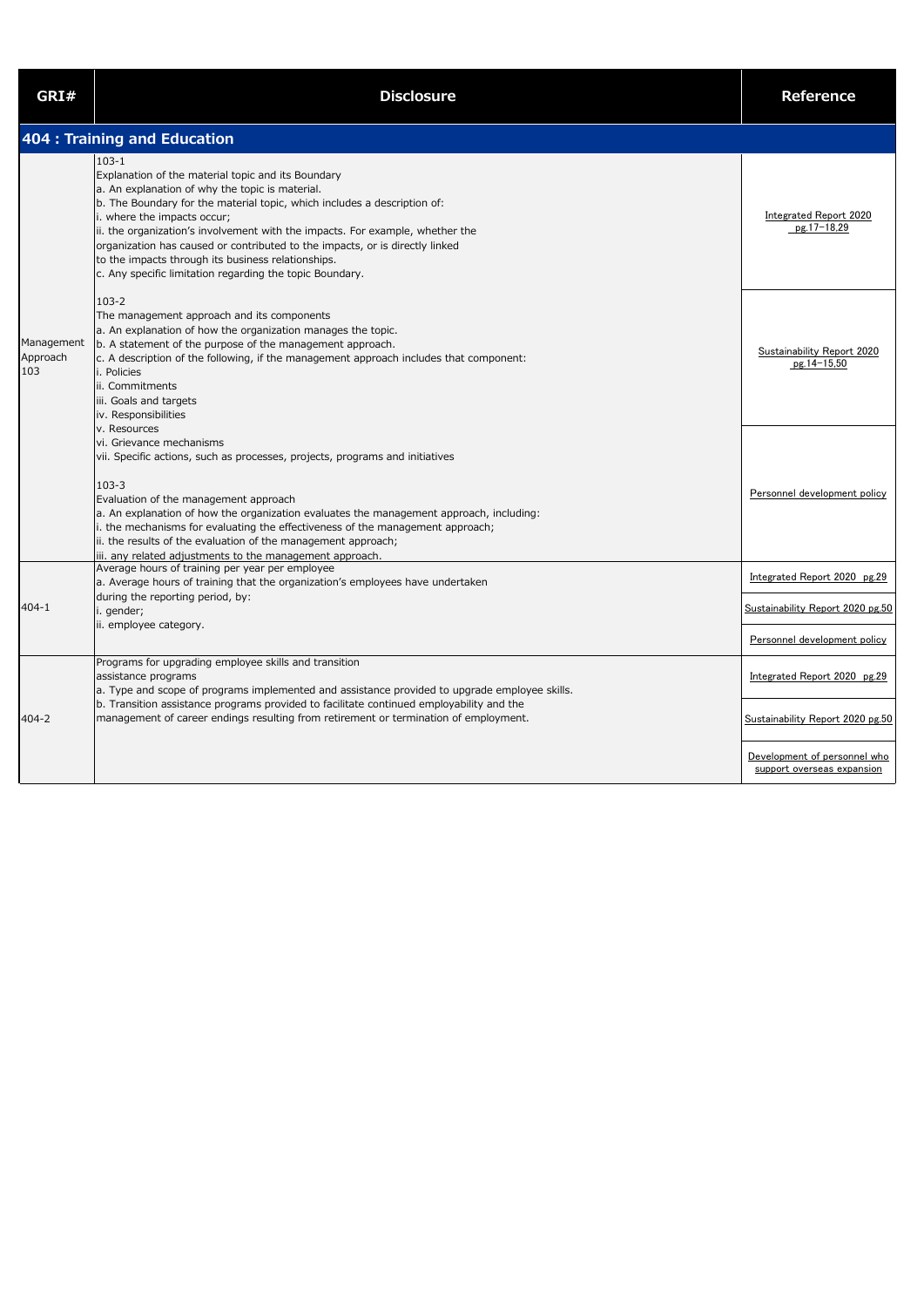| GRI#                          | <b>Disclosure</b>                                                                                                                                                                                                                                                                                                                                                                                                                                                                                                | <b>Reference</b>                                                             |
|-------------------------------|------------------------------------------------------------------------------------------------------------------------------------------------------------------------------------------------------------------------------------------------------------------------------------------------------------------------------------------------------------------------------------------------------------------------------------------------------------------------------------------------------------------|------------------------------------------------------------------------------|
|                               | 405 : Diversity and Equal Opportunity                                                                                                                                                                                                                                                                                                                                                                                                                                                                            |                                                                              |
|                               | $103 - 1$<br>Explanation of the material topic and its Boundary<br>a. An explanation of why the topic is material.<br>b. The Boundary for the material topic, which includes a description of:<br>i. where the impacts occur;<br>ii. the organization's involvement with the impacts. For example, whether the<br>organization has caused or contributed to the impacts, or is directly linked<br>to the impacts through its business relationships.<br>c. Any specific limitation regarding the topic Boundary. | <b>Integrated Report 2020</b><br>$pg.15-18,29$                               |
| Management<br>Approach<br>103 | $103 - 2$<br>The management approach and its components<br>a. An explanation of how the organization manages the topic.<br>b. A statement of the purpose of the management approach.<br>$\vert$ c. A description of the following, if the management approach includes that component:<br>i. Policies<br>ii. Commitments<br>iii. Goals and targets<br>iv. Responsibilities<br>v. Resources                                                                                                                       | <b>Sustainability Report 2020</b><br>pg.14-15,49-50                          |
|                               | vi. Grievance mechanisms<br>vii. Specific actions, such as processes, projects, programs and initiatives<br>$103 - 3$<br>Evaluation of the management approach<br>a. An explanation of how the organization evaluates the management approach, including:<br>i. the mechanisms for evaluating the effectiveness of the management approach;<br>ii. the results of the evaluation of the management approach;<br>iii. any related adjustments to the management approach.                                         | Diversity & inclusion                                                        |
|                               | The reporting organization shall report the following information:<br>a. Percentage of individuals within the organization's governance bodies in each of the following diversity categories:<br>i.Gender;<br>ii. Age group: under 30 years old, 30-50 years old, over 50 years old;                                                                                                                                                                                                                             | Integrated Report 2020 pg.15-<br>18,29                                       |
| 405-1                         | iii.Other indicators of diversity where relevant (such as minority or vulnerable groups).<br>b. Percentage of employees per employee categoryin each of the following diversity categories:<br>i.Gender;<br>ii. Age group: under 30 years old, 30-50 years old, over 50 years old;<br>iii.Other indicators of diversity where relevant (such as minority or vulnerable groups).                                                                                                                                  | <b>Sustainability Report 2020</b><br>pg.14-15,49-50<br>Securing of personnel |
|                               | 406 : Non-discrimination                                                                                                                                                                                                                                                                                                                                                                                                                                                                                         |                                                                              |
|                               | $103 - 1$<br>Explanation of the material topic and its Boundary<br>a. An explanation of why the topic is material.<br>b. The Boundary for the material topic, which includes a description of:<br>i. where the impacts occur;<br>ii. the organization's involvement with the impacts. For example, whether the<br>organization has caused or contributed to the impacts, or is directly linked<br>to the impacts through its business relationships.<br>c. Any specific limitation regarding the topic Boundary. | Integrated Report 2020 pg.30                                                 |
| Management<br>Approach<br>103 | $103 - 2$<br>The management approach and its components<br>a. An explanation of how the organization manages the topic.<br>b. A statement of the purpose of the management approach.<br>$\vert$ c. A description of the following, if the management approach includes that component:<br>i. Policies<br>ii. Commitments<br>iii. Goals and targets<br>iv. Responsibilities<br>v. Resources                                                                                                                       | Sustainability Report 2020 pg.48                                             |
|                               | vi. Grievance mechanisms<br>vii. Specific actions, such as processes, projects, programs and initiatives<br>$103 - 3$<br>Evaluation of the management approach<br>$ a$ . An explanation of how the organization evaluates the management approach, including:<br>i. the mechanisms for evaluating the effectiveness of the management approach;<br>ii. the results of the evaluation of the management approach;<br>iii. any related adjustments to the management approach.                                     | Respect for human rights,<br>Diversity & inclusion                           |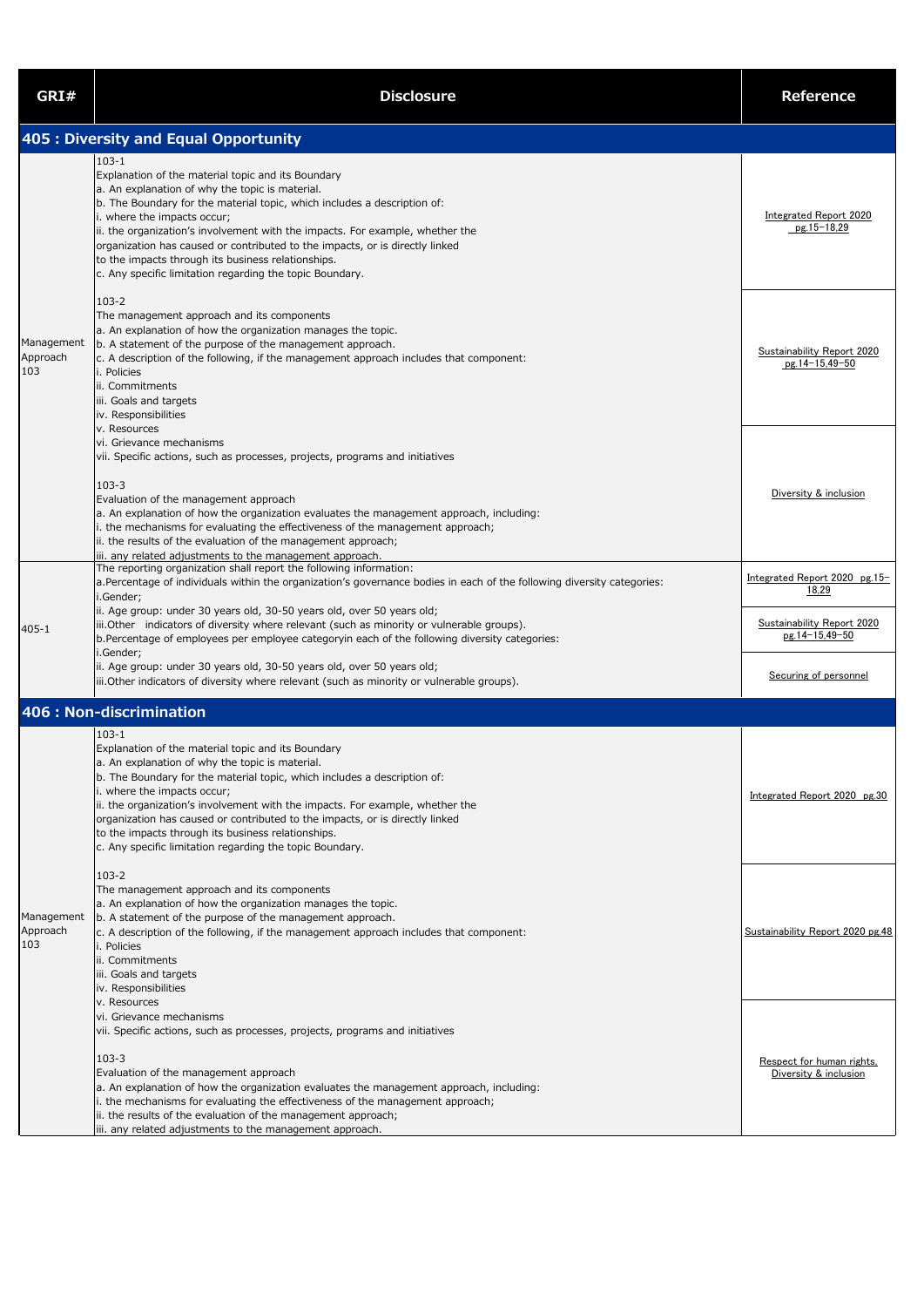| GRI#                          | <b>Disclosure</b>                                                                                                                                                                                                                                                                                                                                                                                                                                                                                                | Reference                                        |
|-------------------------------|------------------------------------------------------------------------------------------------------------------------------------------------------------------------------------------------------------------------------------------------------------------------------------------------------------------------------------------------------------------------------------------------------------------------------------------------------------------------------------------------------------------|--------------------------------------------------|
|                               | 407 : Freedom of Association and Collective Bargaining                                                                                                                                                                                                                                                                                                                                                                                                                                                           |                                                  |
|                               | $103 - 1$<br>Explanation of the material topic and its Boundary<br>a. An explanation of why the topic is material.<br>b. The Boundary for the material topic, which includes a description of:<br>i. where the impacts occur;<br>ii. the organization's involvement with the impacts. For example, whether the<br>organization has caused or contributed to the impacts, or is directly linked<br>to the impacts through its business relationships.<br>c. Any specific limitation regarding the topic Boundary. | Integrated Report 2020 pg.30                     |
| Management<br>Approach<br>103 | $103 - 2$<br>The management approach and its components<br>a. An explanation of how the organization manages the topic.<br>b. A statement of the purpose of the management approach.<br>c. A description of the following, if the management approach includes that component:<br>i. Policies<br>ii. Commitments<br>iii. Goals and targets<br>iv. Responsibilities<br>v. Resources                                                                                                                               | Sustainability Report 2020 pg.48                 |
|                               | vi. Grievance mechanisms<br>vii. Specific actions, such as processes, projects, programs and initiatives<br>$103 - 3$<br>Evaluation of the management approach<br>a. An explanation of how the organization evaluates the management approach, including:<br>i. the mechanisms for evaluating the effectiveness of the management approach;<br>ii. the results of the evaluation of the management approach;<br>iii. any related adjustments to the management approach.                                         | Respect the rights to organize<br>and to bargain |
| 408 : Child Labor             |                                                                                                                                                                                                                                                                                                                                                                                                                                                                                                                  |                                                  |
|                               | $103 - 1$<br>Explanation of the material topic and its Boundary<br>a. An explanation of why the topic is material.<br>b. The Boundary for the material topic, which includes a description of:<br>i. where the impacts occur;<br>ii. the organization's involvement with the impacts. For example, whether the<br>organization has caused or contributed to the impacts, or is directly linked<br>to the impacts through its business relationships.<br>c. Any specific limitation regarding the topic Boundary. | Integrated Report 2020 pg.30                     |
| Management<br>Approach<br>103 | $103 - 2$<br>The management approach and its components<br>a. An explanation of how the organization manages the topic.<br>b. A statement of the purpose of the management approach.<br>c. A description of the following, if the management approach includes that component:<br>i. Policies<br>ii. Commitments<br>iii. Goals and targets<br>iv. Responsibilities<br>v. Resources                                                                                                                               | Sustainability Report 2020 pg.48                 |
|                               | vi. Grievance mechanisms<br>vii. Specific actions, such as processes, projects, programs and initiatives<br>$103 - 3$<br>Evaluation of the management approach<br>a. An explanation of how the organization evaluates the management approach, including:<br>i. the mechanisms for evaluating the effectiveness of the management approach;<br>ii. the results of the evaluation of the management approach;<br>iii. any related adjustments to the management approach.                                         | Prevention of forced or child<br>labor           |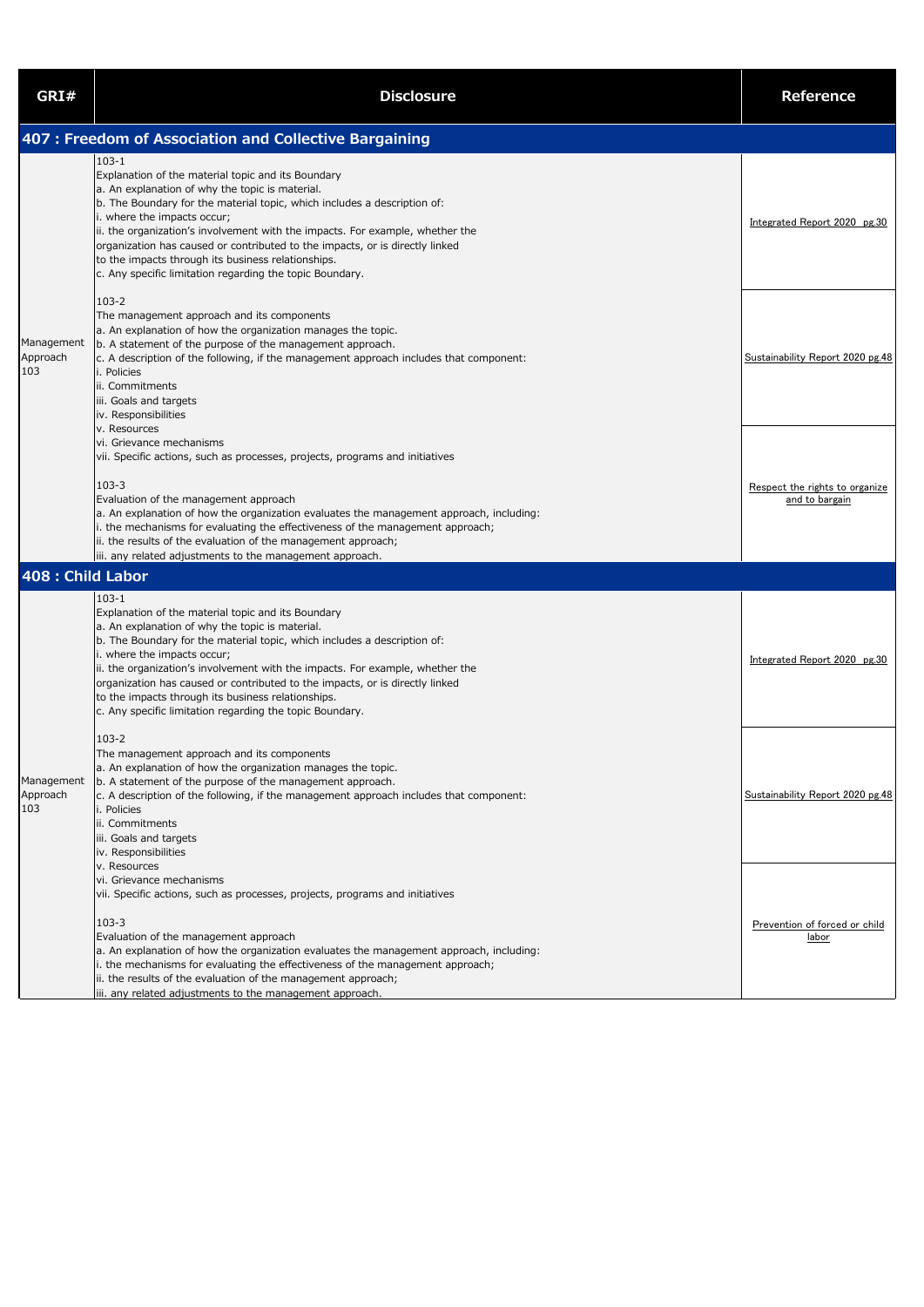| GRI#                          | <b>Disclosure</b>                                                                                                                                                                                                                                                                                                                                                                                                                                                                                                                                                                                                                                                                                                                                                                                                                                                                                                                                                                                                                                                                                                                                                                                                                                                                                                                                                                          | <b>Reference</b>                                                                            |
|-------------------------------|--------------------------------------------------------------------------------------------------------------------------------------------------------------------------------------------------------------------------------------------------------------------------------------------------------------------------------------------------------------------------------------------------------------------------------------------------------------------------------------------------------------------------------------------------------------------------------------------------------------------------------------------------------------------------------------------------------------------------------------------------------------------------------------------------------------------------------------------------------------------------------------------------------------------------------------------------------------------------------------------------------------------------------------------------------------------------------------------------------------------------------------------------------------------------------------------------------------------------------------------------------------------------------------------------------------------------------------------------------------------------------------------|---------------------------------------------------------------------------------------------|
|                               | 409 : Forced or Compulsory Labor                                                                                                                                                                                                                                                                                                                                                                                                                                                                                                                                                                                                                                                                                                                                                                                                                                                                                                                                                                                                                                                                                                                                                                                                                                                                                                                                                           |                                                                                             |
|                               | $103 - 1$<br>Explanation of the material topic and its Boundary<br>a. An explanation of why the topic is material.<br>b. The Boundary for the material topic, which includes a description of:<br>i. where the impacts occur;<br>ii. the organization's involvement with the impacts. For example, whether the<br>organization has caused or contributed to the impacts, or is directly linked<br>to the impacts through its business relationships.<br>c. Any specific limitation regarding the topic Boundary.                                                                                                                                                                                                                                                                                                                                                                                                                                                                                                                                                                                                                                                                                                                                                                                                                                                                           | Integrated Report 2020 pg.30                                                                |
| Management<br>Approach<br>103 | $103 - 2$<br>The management approach and its components<br>a. An explanation of how the organization manages the topic.<br>b. A statement of the purpose of the management approach.<br>c. A description of the following, if the management approach includes that component:<br>i. Policies<br>ii. Commitments<br>iii. Goals and targets<br>iv. Responsibilities<br>v. Resources<br>vi. Grievance mechanisms<br>vii. Specific actions, such as processes, projects, programs and initiatives                                                                                                                                                                                                                                                                                                                                                                                                                                                                                                                                                                                                                                                                                                                                                                                                                                                                                             | Sustainability Report 2020 pg.48                                                            |
|                               | $103 - 3$<br>Evaluation of the management approach<br>a. An explanation of how the organization evaluates the management approach, including:<br>i. the mechanisms for evaluating the effectiveness of the management approach;<br>ii. the results of the evaluation of the management approach;<br>iii. any related adjustments to the management approach.                                                                                                                                                                                                                                                                                                                                                                                                                                                                                                                                                                                                                                                                                                                                                                                                                                                                                                                                                                                                                               | Prevention of forced or child<br>labor                                                      |
|                               | 412 : Human Rights Assessment                                                                                                                                                                                                                                                                                                                                                                                                                                                                                                                                                                                                                                                                                                                                                                                                                                                                                                                                                                                                                                                                                                                                                                                                                                                                                                                                                              |                                                                                             |
| Management<br>Approach<br>103 | $103 - 1$<br>Explanation of the material topic and its Boundary<br>a. An explanation of why the topic is material.<br>b. The Boundary for the material topic, which includes a description of:<br>i. where the impacts occur;<br>ii. the organization's involvement with the impacts. For example, whether the<br>organization has caused or contributed to the impacts, or is directly linked<br>to the impacts through its business relationships.<br>c. Any specific limitation regarding the topic Boundary.<br>$103 - 2$<br>The management approach and its components<br>a. An explanation of how the organization manages the topic.<br>b. A statement of the purpose of the management approach.<br>$\vert$ c. A description of the following, if the management approach includes that component:<br>i. Policies<br>ii. Commitments<br>iii. Goals and targets<br>iv. Responsibilities<br>v. Resources<br>vi. Grievance mechanisms<br>vii. Specific actions, such as processes, projects, programs and initiatives<br>$103 - 3$<br>Evaluation of the management approach<br>a. An explanation of how the organization evaluates the management approach, including:<br>i. the mechanisms for evaluating the effectiveness of the management approach;<br>ii. the results of the evaluation of the management approach;<br>iii. any related adjustments to the management approach. | Respect for human rights and<br>promoting diversity & inclusion<br>Respect for human rights |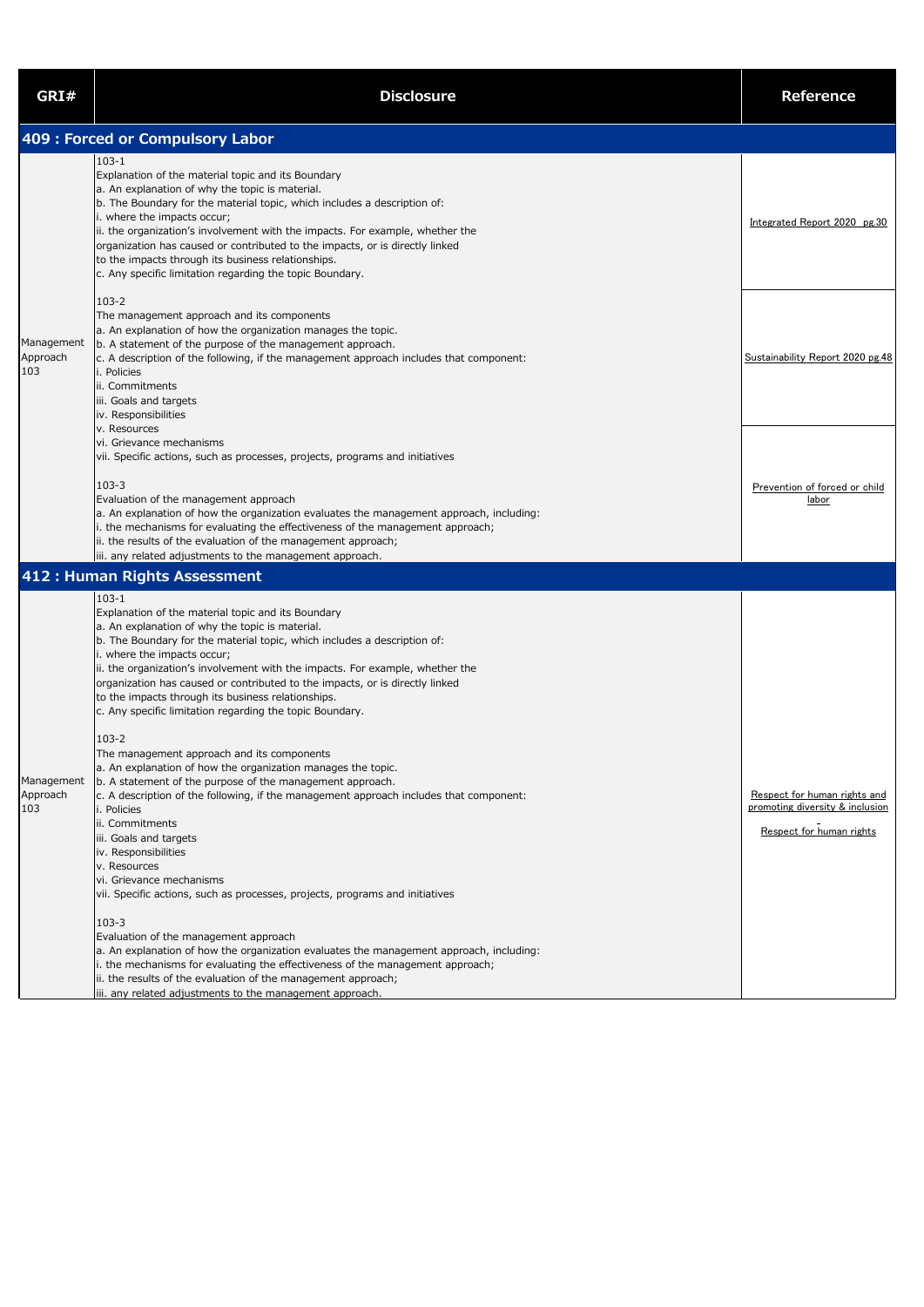| GRI#                          | <b>Disclosure</b>                                                                                                                                                                                                                                                                                                                                                                                                                                                                                                                                                                                                                                                                                                                                                                                                                                                                                                                                                                                                                                                                                                                                                                                                                                                                                                                                                                          | <b>Reference</b>                                  |
|-------------------------------|--------------------------------------------------------------------------------------------------------------------------------------------------------------------------------------------------------------------------------------------------------------------------------------------------------------------------------------------------------------------------------------------------------------------------------------------------------------------------------------------------------------------------------------------------------------------------------------------------------------------------------------------------------------------------------------------------------------------------------------------------------------------------------------------------------------------------------------------------------------------------------------------------------------------------------------------------------------------------------------------------------------------------------------------------------------------------------------------------------------------------------------------------------------------------------------------------------------------------------------------------------------------------------------------------------------------------------------------------------------------------------------------|---------------------------------------------------|
|                               | 413 : Local Communities                                                                                                                                                                                                                                                                                                                                                                                                                                                                                                                                                                                                                                                                                                                                                                                                                                                                                                                                                                                                                                                                                                                                                                                                                                                                                                                                                                    |                                                   |
| Management<br>Approach<br>103 | $103 - 1$<br>Explanation of the material topic and its Boundary<br>a. An explanation of why the topic is material.<br>b. The Boundary for the material topic, which includes a description of:<br>i. where the impacts occur;<br>ii. the organization's involvement with the impacts. For example, whether the<br>organization has caused or contributed to the impacts, or is directly linked<br>to the impacts through its business relationships.<br>c. Any specific limitation regarding the topic Boundary.<br>$103 - 2$<br>The management approach and its components<br>a. An explanation of how the organization manages the topic.<br>b. A statement of the purpose of the management approach.<br>$\vert$ c. A description of the following, if the management approach includes that component:<br>i. Policies<br>ii. Commitments<br>iii. Goals and targets<br>iv. Responsibilities<br>v. Resources<br>vi. Grievance mechanisms<br>vii. Specific actions, such as processes, projects, programs and initiatives<br>$103 - 3$<br>Evaluation of the management approach<br>a. An explanation of how the organization evaluates the management approach, including:<br>i. the mechanisms for evaluating the effectiveness of the management approach;<br>ii. the results of the evaluation of the management approach;<br>iii. any related adjustments to the management approach. | Integrated Report 2020 pg.15-<br><u>18</u>        |
|                               | Operations with local community engagement, impact assessments,<br>and development programs<br>a. Percentage of operations with implemented local community engagement, impact assessments,<br>and/or development programs, including the use of:<br>i. social impact assessments, including gender impact assessments, based on participatory<br>processes;<br>ii. environmental impact assessments and ongoing monitoring;                                                                                                                                                                                                                                                                                                                                                                                                                                                                                                                                                                                                                                                                                                                                                                                                                                                                                                                                                               | Partnerships with Local<br>Communities            |
| $413 - 1$                     | iii. public disclosure of results of environmental and social impact assessments;<br>iv. local community development programs based on local communities' needs;<br>v. stakeholder engagement plans based on stakeholder mapping;<br>vi. broad based local community consultation committees and processes that include<br>vulnerable groups;<br>vii. works councils, occupational health and safety committees and other worker representation<br>bodies to deal with impacts;<br>viii. formal local community grievance processes                                                                                                                                                                                                                                                                                                                                                                                                                                                                                                                                                                                                                                                                                                                                                                                                                                                        | Basic Facts About Nippon Steel<br>2020 pg.128-142 |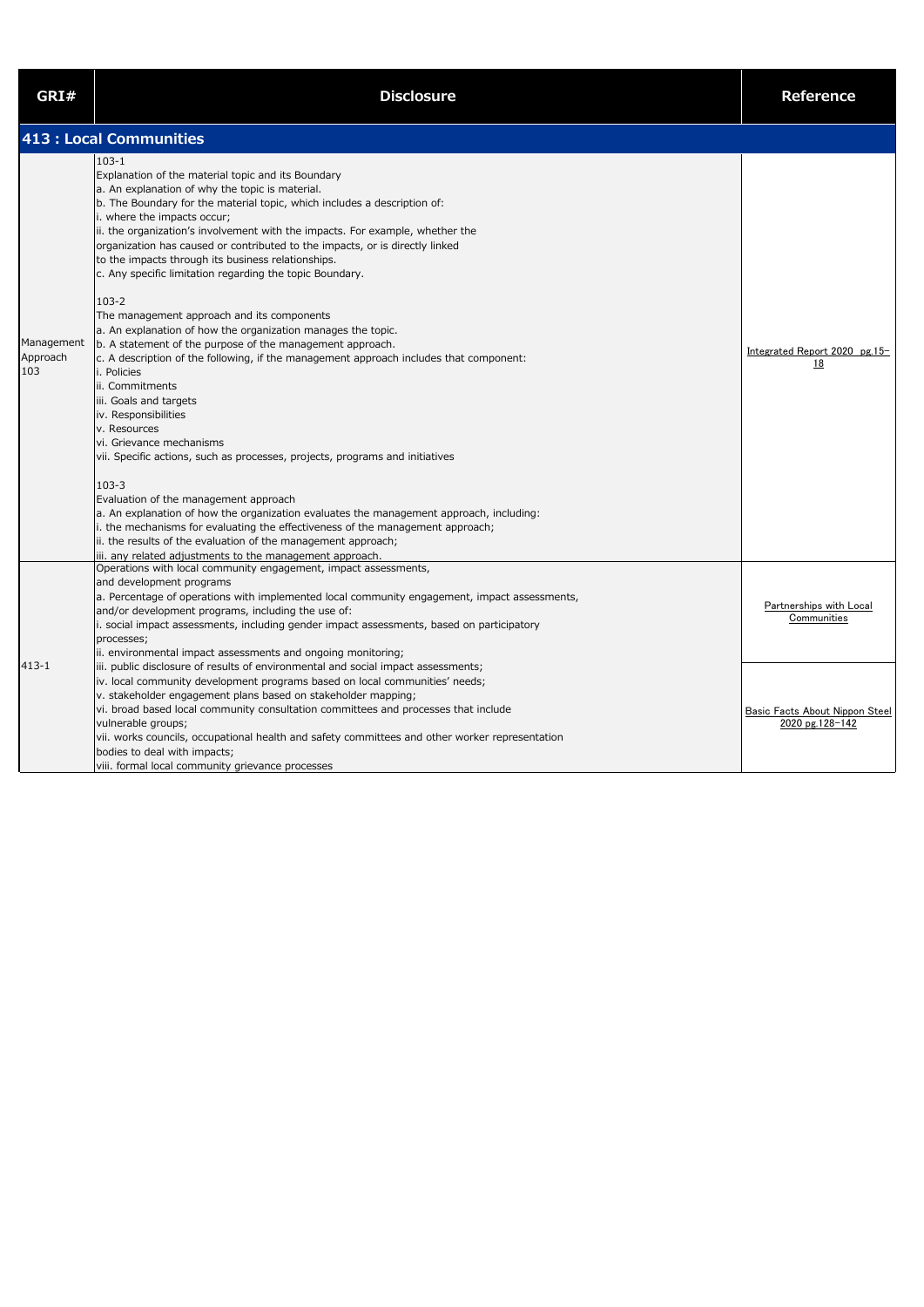| GRI#                          | <b>Disclosure</b>                                                                                                                                                                                                                                                                                                                                                                                                                                                                                                                                                                                                                                                                                                                                                                                                                                                                                                                                                                                                                                                                                                                                                                                                                                                                                                              | <b>Reference</b>                                |  |
|-------------------------------|--------------------------------------------------------------------------------------------------------------------------------------------------------------------------------------------------------------------------------------------------------------------------------------------------------------------------------------------------------------------------------------------------------------------------------------------------------------------------------------------------------------------------------------------------------------------------------------------------------------------------------------------------------------------------------------------------------------------------------------------------------------------------------------------------------------------------------------------------------------------------------------------------------------------------------------------------------------------------------------------------------------------------------------------------------------------------------------------------------------------------------------------------------------------------------------------------------------------------------------------------------------------------------------------------------------------------------|-------------------------------------------------|--|
| 415 : Public Policy           |                                                                                                                                                                                                                                                                                                                                                                                                                                                                                                                                                                                                                                                                                                                                                                                                                                                                                                                                                                                                                                                                                                                                                                                                                                                                                                                                |                                                 |  |
| Management<br>Approach<br>103 | $103 - 1$<br>Explanation of the material topic and its Boundary<br>a. An explanation of why the topic is material.<br>b. The Boundary for the material topic, which includes a description of:<br>i. where the impacts occur;<br>ii. the organization's involvement with the impacts. For example, whether the<br>organization has caused or contributed to the impacts, or is directly linked<br>to the impacts through its business relationships.<br>c. Any specific limitation regarding the topic Boundary.<br>$103 - 2$<br>The management approach and its components<br>a. An explanation of how the organization manages the topic.<br>b. A statement of the purpose of the management approach.<br>$\vert$ c. A description of the following, if the management approach includes that component:<br>i. Policies<br>ii. Commitments<br>iii. Goals and targets<br>iv. Responsibilities<br>v. Resources<br>vi. Grievance mechanisms<br>vii. Specific actions, such as processes, projects, programs and initiatives<br>$103 - 3$<br>Evaluation of the management approach<br>a. An explanation of how the organization evaluates the management approach, including:<br>i. the mechanisms for evaluating the effectiveness of the management approach;<br>ii. the results of the evaluation of the management approach; | Sustainability Report 2020 pg.53                |  |
|                               | iii. any related adjustments to the management approach.<br>416 : Customer Health and Safety                                                                                                                                                                                                                                                                                                                                                                                                                                                                                                                                                                                                                                                                                                                                                                                                                                                                                                                                                                                                                                                                                                                                                                                                                                   |                                                 |  |
|                               | $103 - 1$<br>Explanation of the material topic and its Boundary<br>a. An explanation of why the topic is material.<br>b. The Boundary for the material topic, which includes a description of:<br>i. where the impacts occur;<br>ii. the organization's involvement with the impacts. For example, whether the<br>organization has caused or contributed to the impacts, or is directly linked<br>to the impacts through its business relationships.<br>c. Any specific limitation regarding the topic Boundary.                                                                                                                                                                                                                                                                                                                                                                                                                                                                                                                                                                                                                                                                                                                                                                                                               | <b>Integrated Report 2020</b><br>pg.43          |  |
| Management<br>Approach<br>103 | $103 - 2$<br>The management approach and its components<br>a. An explanation of how the organization manages the topic.<br>b. A statement of the purpose of the management approach.<br>c. A description of the following, if the management approach includes that component:<br>i. Policies<br>ii. Commitments<br>iii. Goals and targets<br>iv. Responsibilities<br>v. Resources<br>vi. Grievance mechanisms<br>vii. Specific actions, such as processes, projects, programs and initiatives<br>$103 - 3$<br>Evaluation of the management approach<br>a. An explanation of how the organization evaluates the management approach, including:<br>i. the mechanisms for evaluating the effectiveness of the management approach;<br>ii. the results of the evaluation of the management approach;<br>iii. any related adjustments to the management approach.                                                                                                                                                                                                                                                                                                                                                                                                                                                                 | <b>Sustainability Report 2020</b><br>$pg.45-46$ |  |